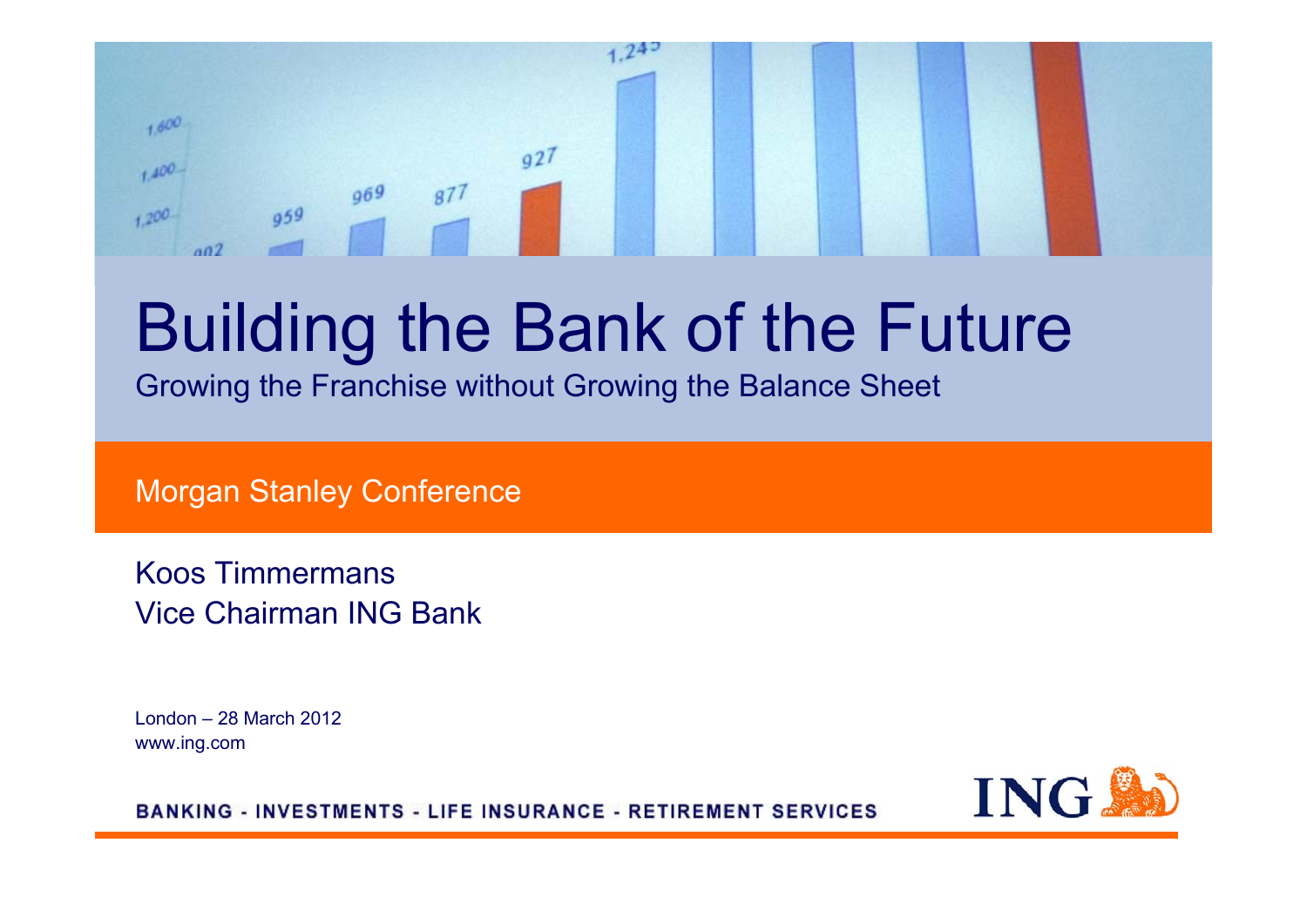### European banks are facing far-reaching changes

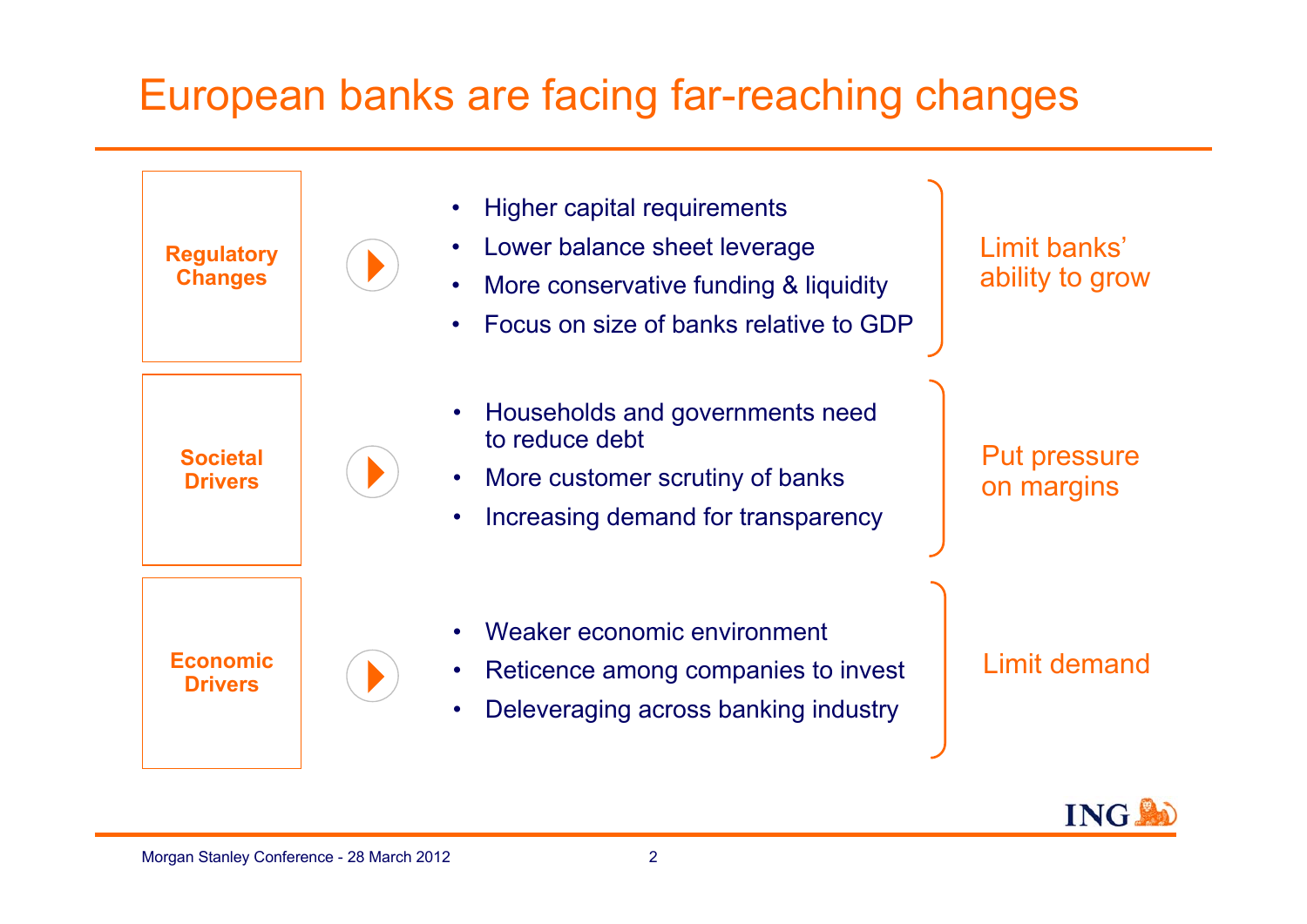### Which banks will succeed in this environment?



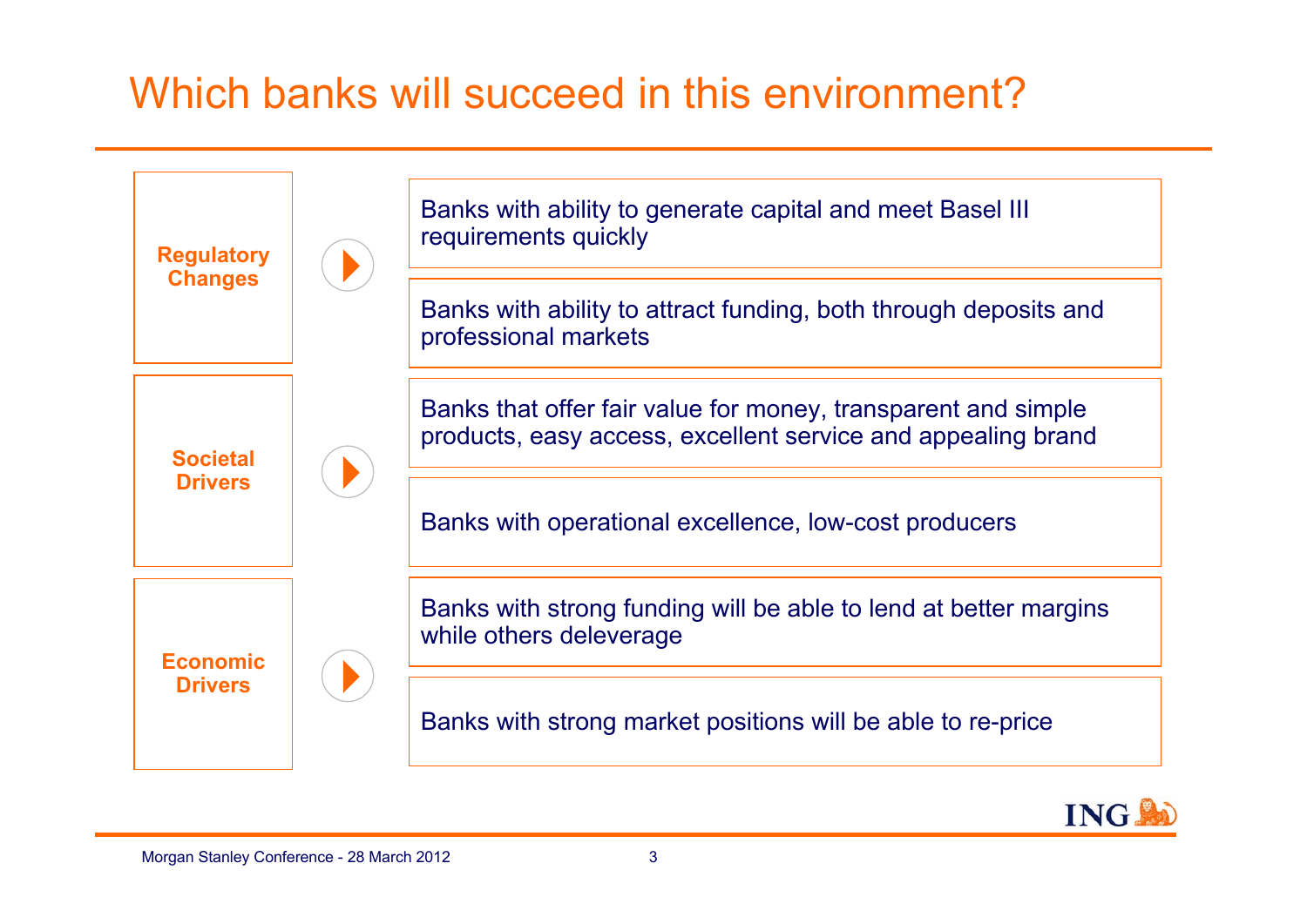### ING has key strengths to support our success…



#### **Strong retail deposit gathering ability\***



#### **Conservative funding mix\***

Per 31 December 2011 (%)



- $\blacksquare$  Retail deposits
- Corporate deposits
- Public debt
- Subordinated debt
- Interbank
- $\blacksquare$  Repo

### **Attractive Loan-to-Deposit Ratio**



Sources: Public company data



\* Excludes ING Direct USA.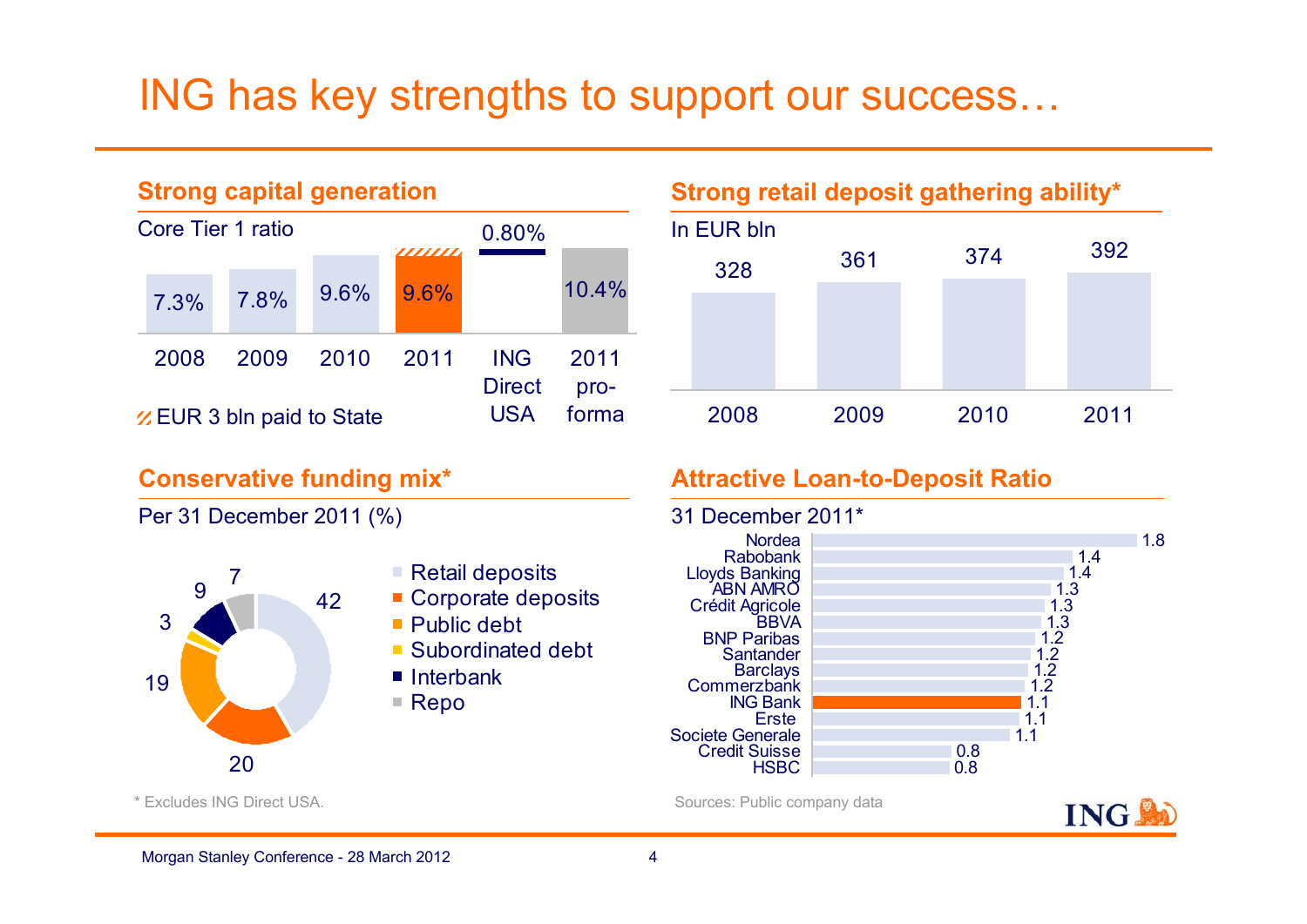### We have strong positions in attractive northern European home markets



\* Excludes ING Direct USA

**ING**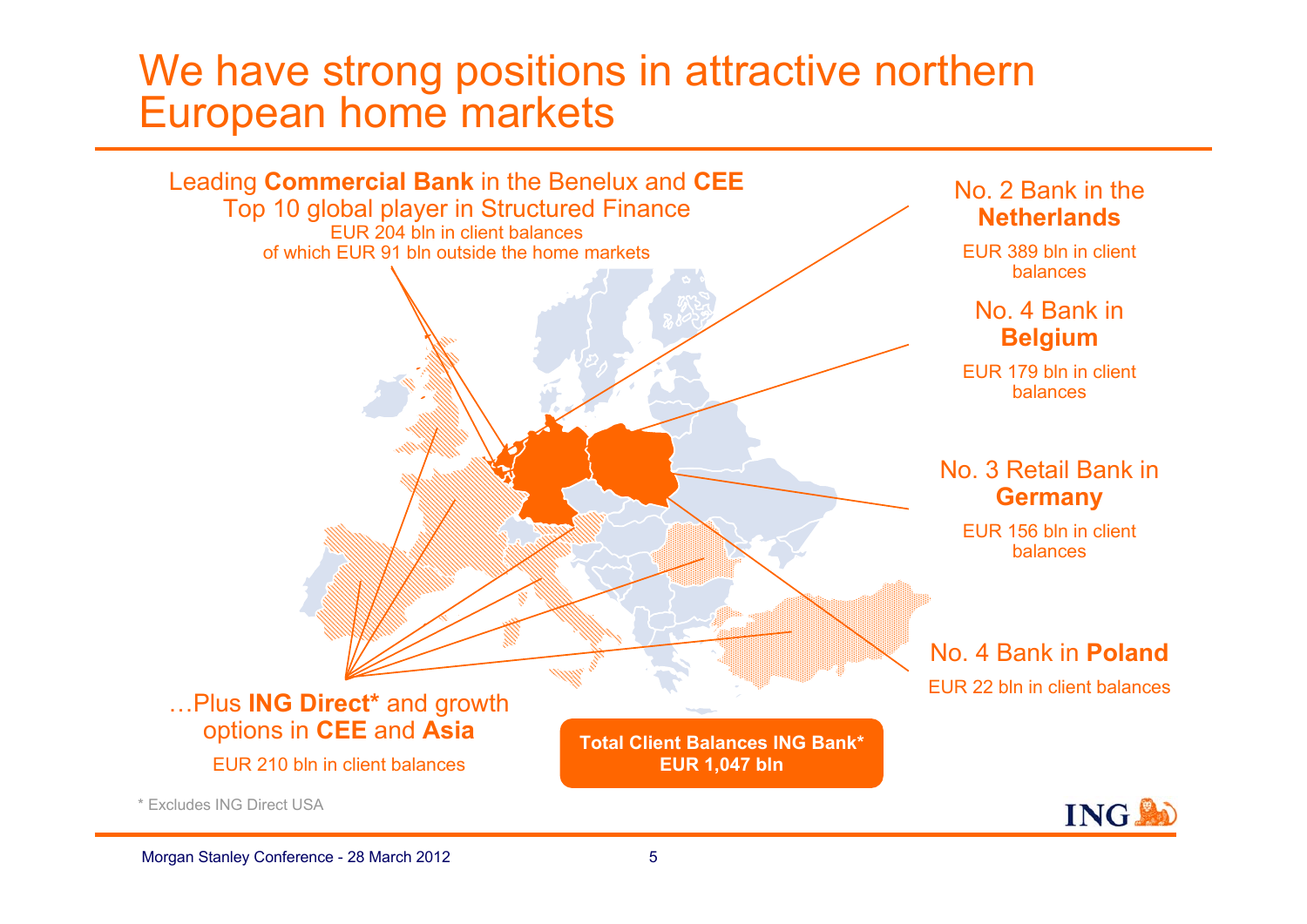### We are used to operating in lean, competitive markets



#### **Average price per year of current account provided to consumers per country**

\* Source: European Commission Directorate-General for Health and Consumers, "Data collection for prices of current accounts provided to consumers" published 2009. The objective of this survey was to produce statistically reliable data on the prices and tariffs for using the services linked to a current bank account in the EU Member States.

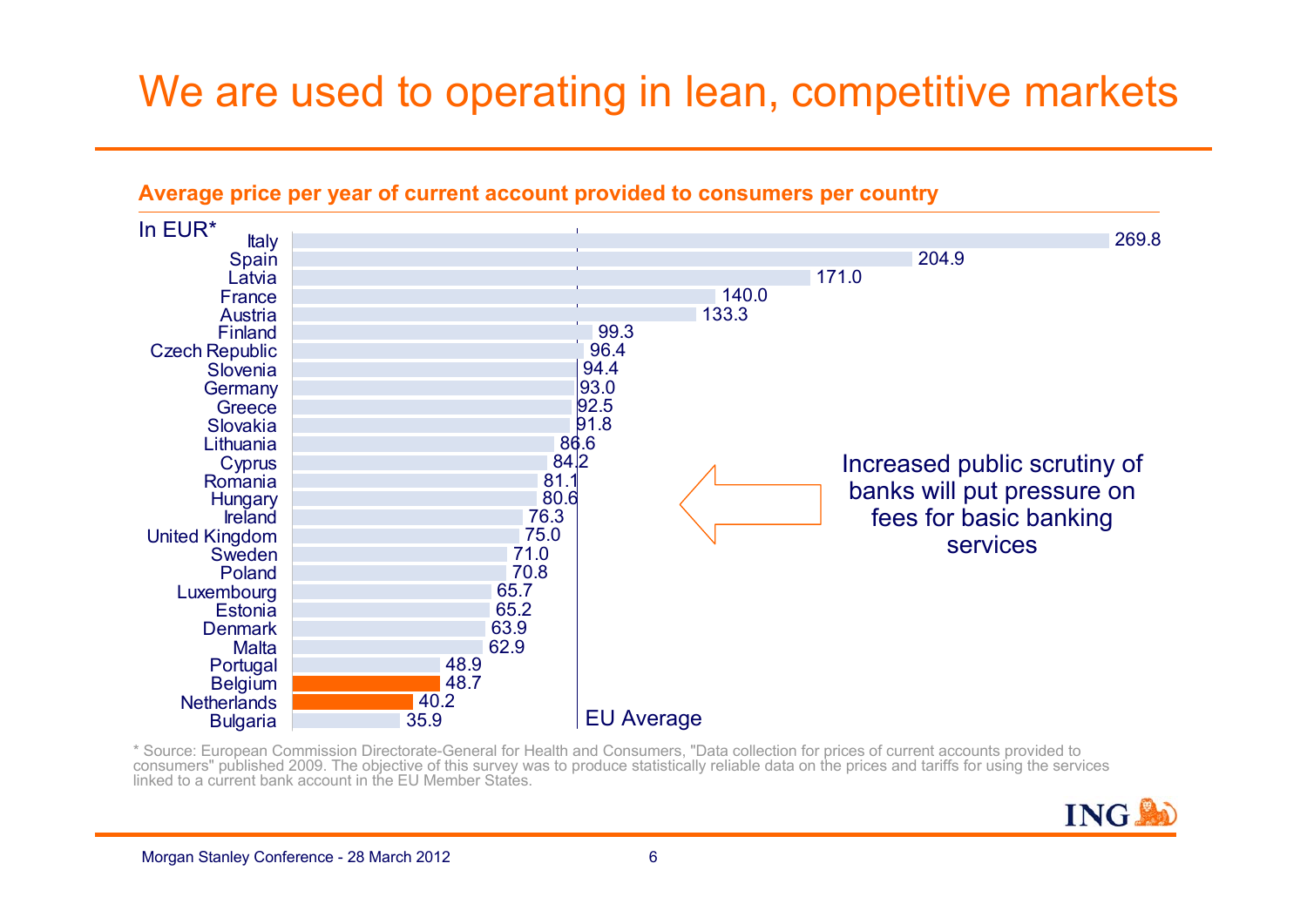### Which has made us leaders in innovative distribution…

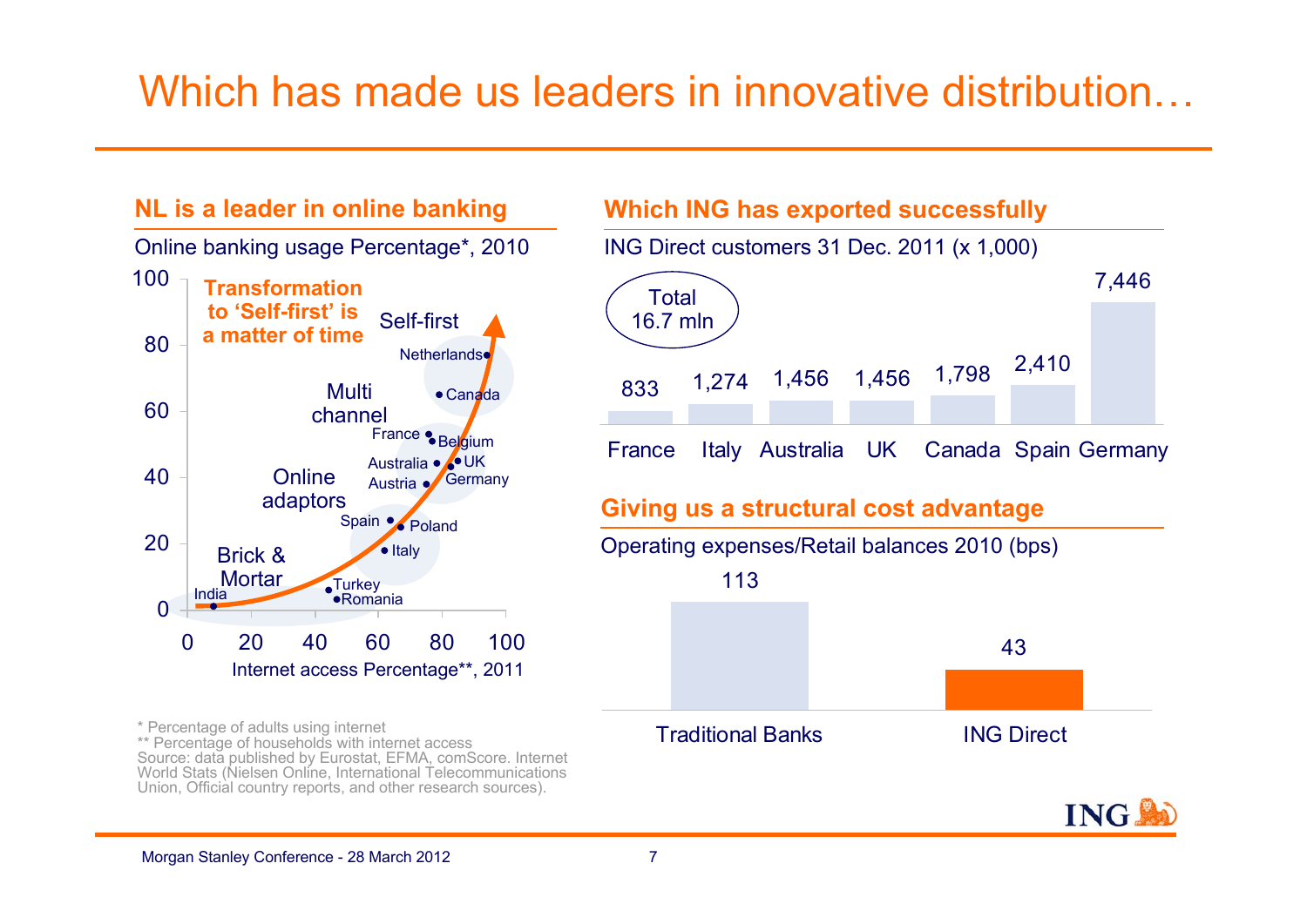### …and a cost leader among European Banks

#### 86817878696665656260585755514845Credit Suisse**Commerzbank** Deutsche BankLloyds Banking ABN AMROSociete GeneraleCrédit Agricole RabobankBNP ParibasING Bank**Barclays HSBC** Nordea**Erste BBVA Santander** bps as per 31 December 2011 FY 201142741124024021119016515915315014614011211110388Deutsche BankCredit SuisseSociete Generale**Barclays** BNP Paribas**HSBC** Lloyds Banking **BBVA** ErsteCrédit Agricole **Santander Commerzbank** RabobankABN AMRONordeaING Bank55% ex. market impacts

**Cost / Client Balances**

Notes:

**Cost / Income**

• Cost = Total Operating Expenses; Client Balances = average Customer Loans plus average Customer Deposits

• Sources: Public company data, ING company data

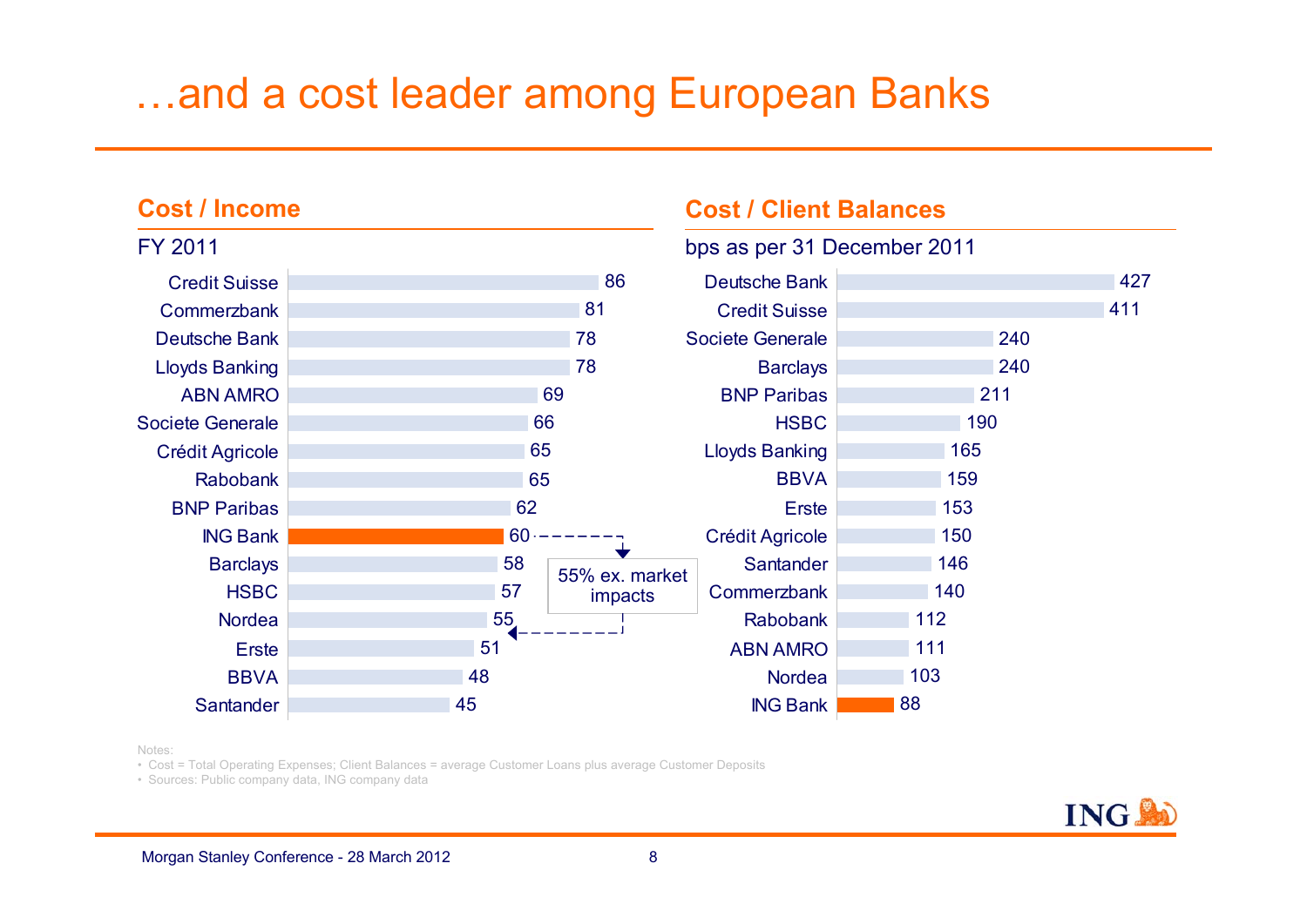### …while championing fair, transparent pricing for our customers

#### **Customer proposition**

- Limited number of products
- Consistent, transparent, fair pricing
- Customer-centric process management
- Break-through simplicity

#### **Strong brand position**

Total aided brand awareness (2010)



NL Bel Pol Aus Can Fra Ger Ita Spa UK

#### **The lowest fees in most markets**



#### **And a loyal customer base**

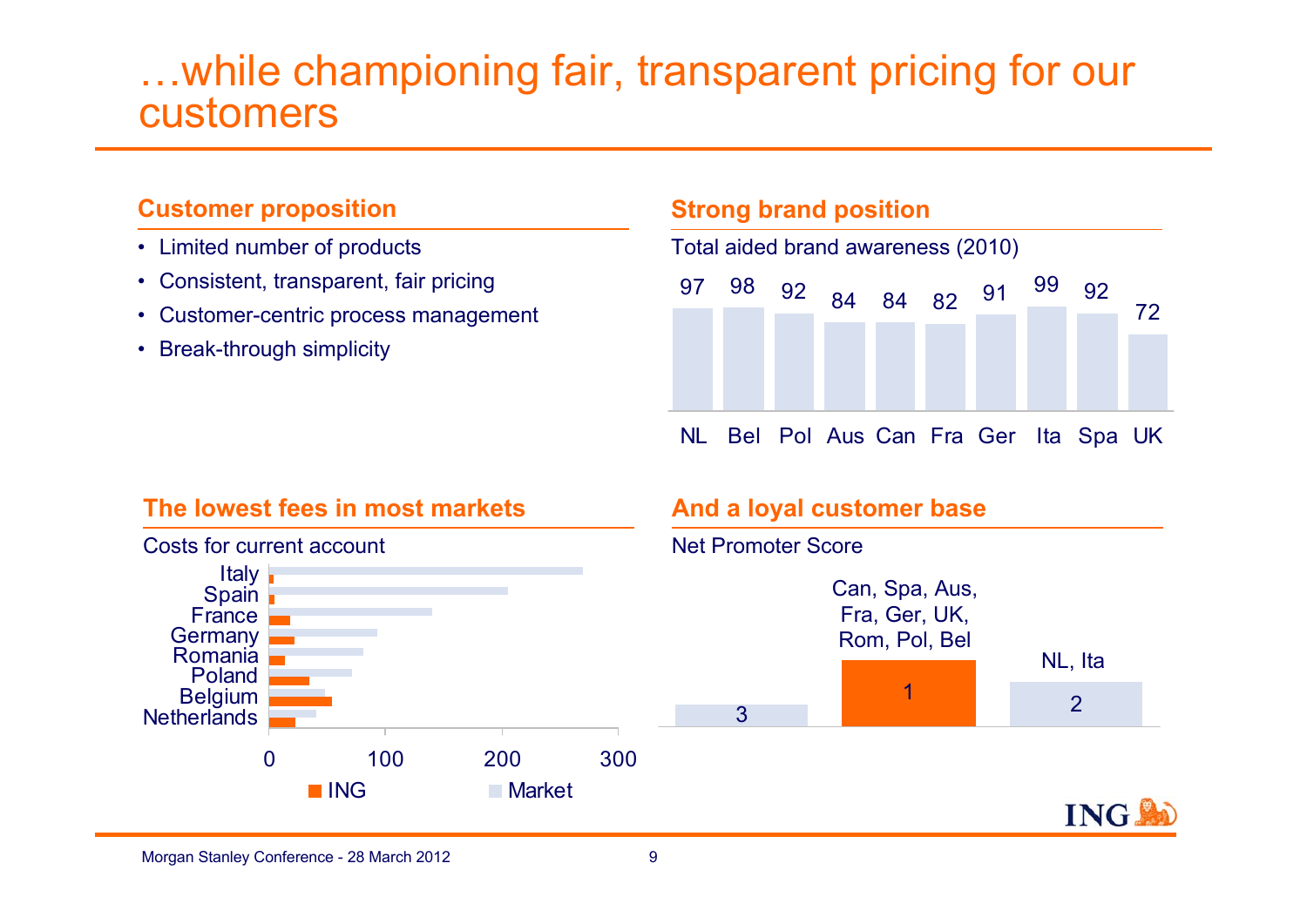### …and with a strongly performing Commercial Banking franchise providing attractive returns



#### **Underlying result before tax\***



\* Adjusted for sale of Car Lease and REIM

\*\* Risk costs as percentage of average RWA



- • Commercial Banking has performed strongly throughout the crisis and continues to perform well
- •Risk costs remained under control
- $\bullet$  The result in 2008/2009 was negatively impacted by FV changes and impairments on Real Estate investments and development projects but Real Estate exposure has since been reduced sharply

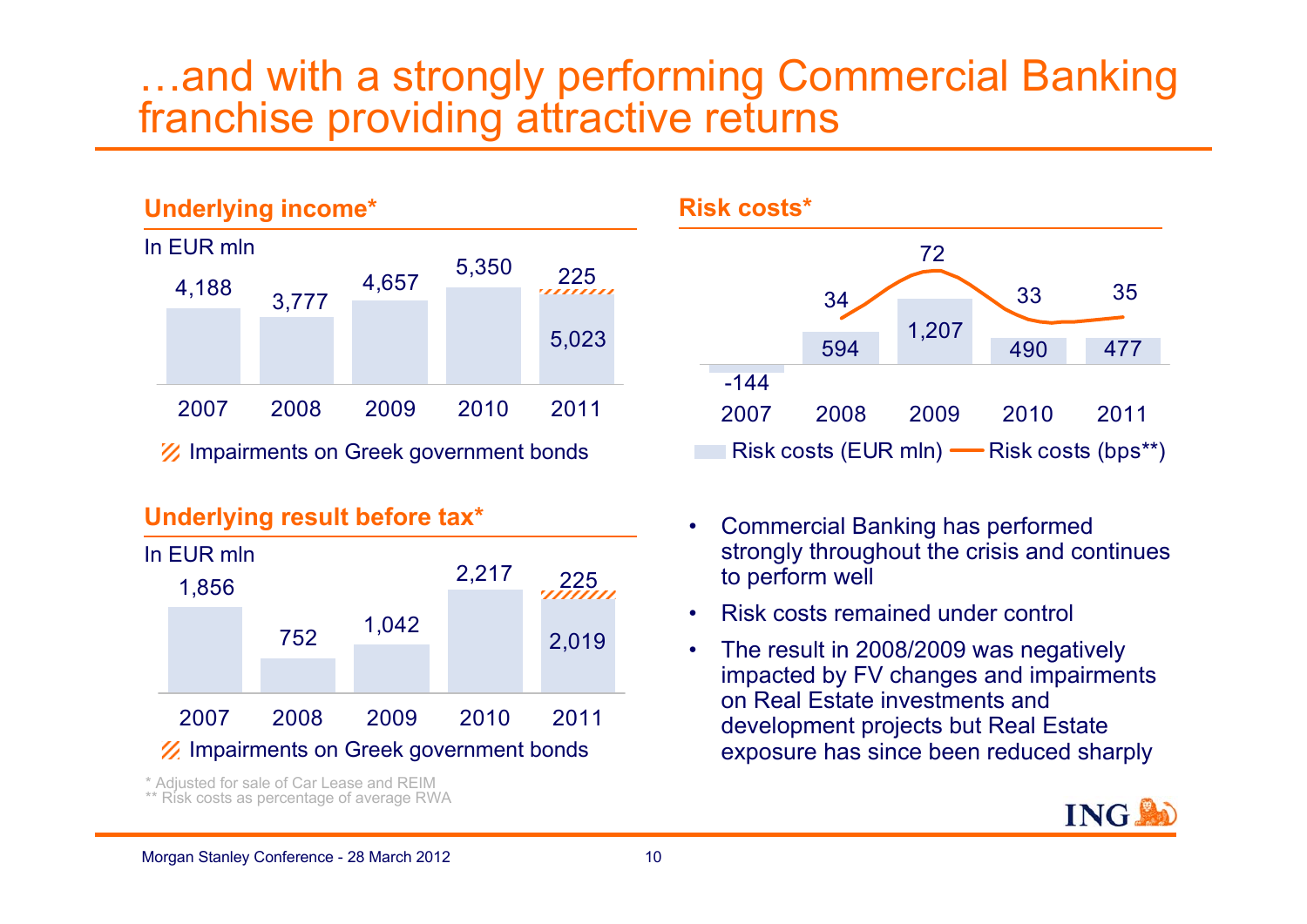### …and producing a competitive ROE through low costs and low risk

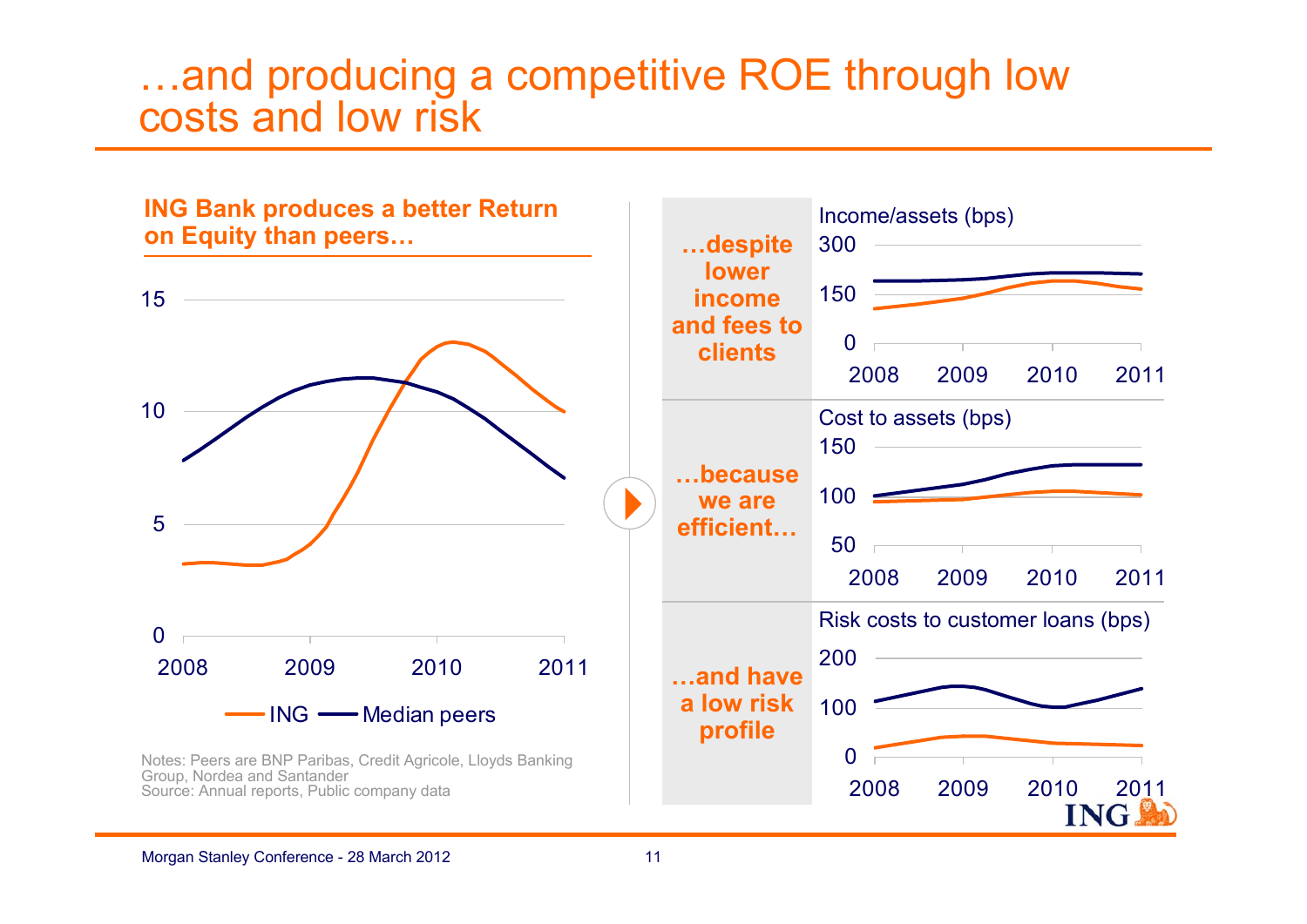## **Transition to Basel III**

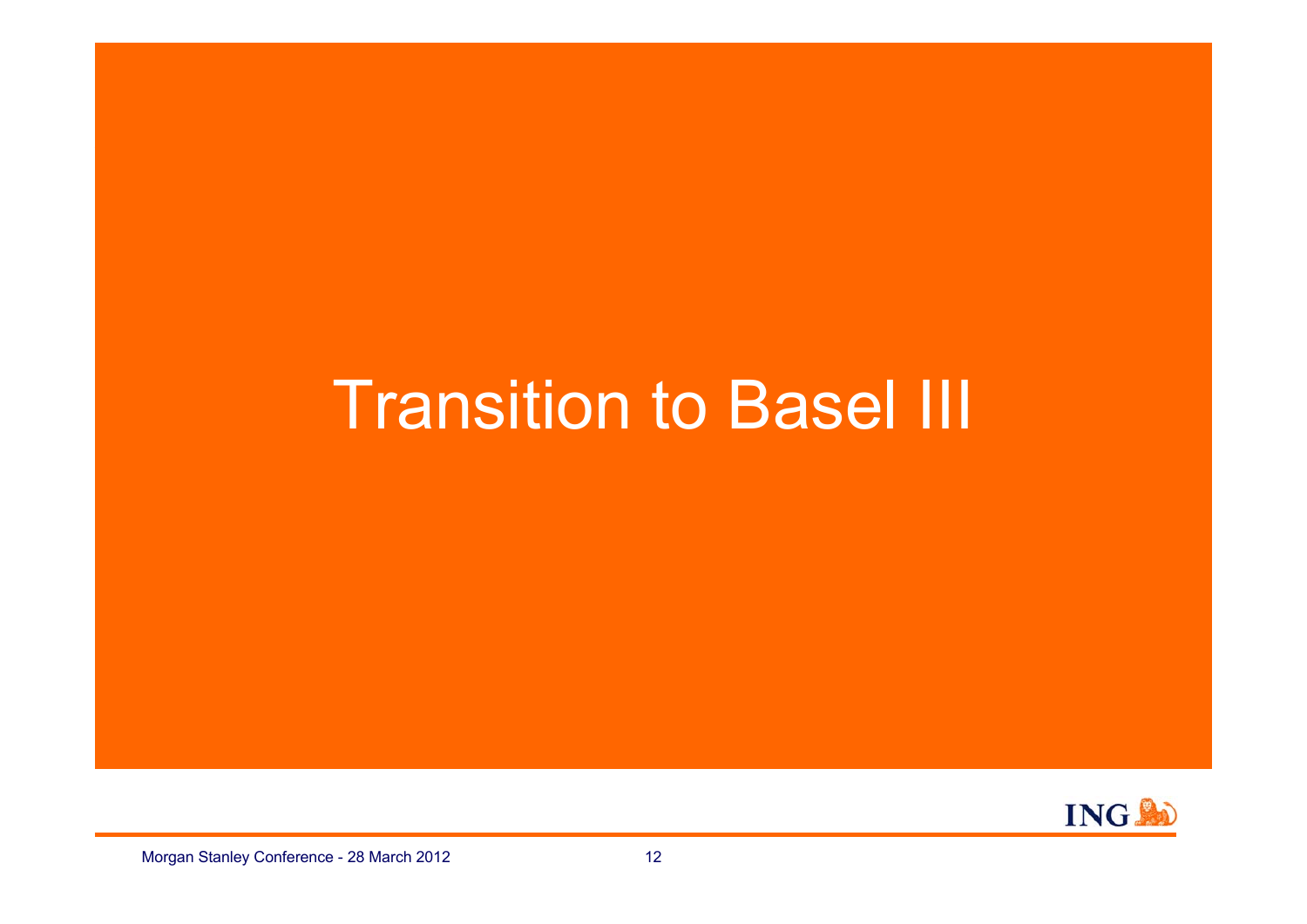### ING has a good starting position to reach Basel III capital targets by 2013



\* The reported asset leverage ratio is defined as Total Assets / Shareholders Equity while the Basel 3 leverage ratio target is defined as Tier 1 capital / on- and off-balance sheet exposure \*\* Excluding ING direct USA **ING** 

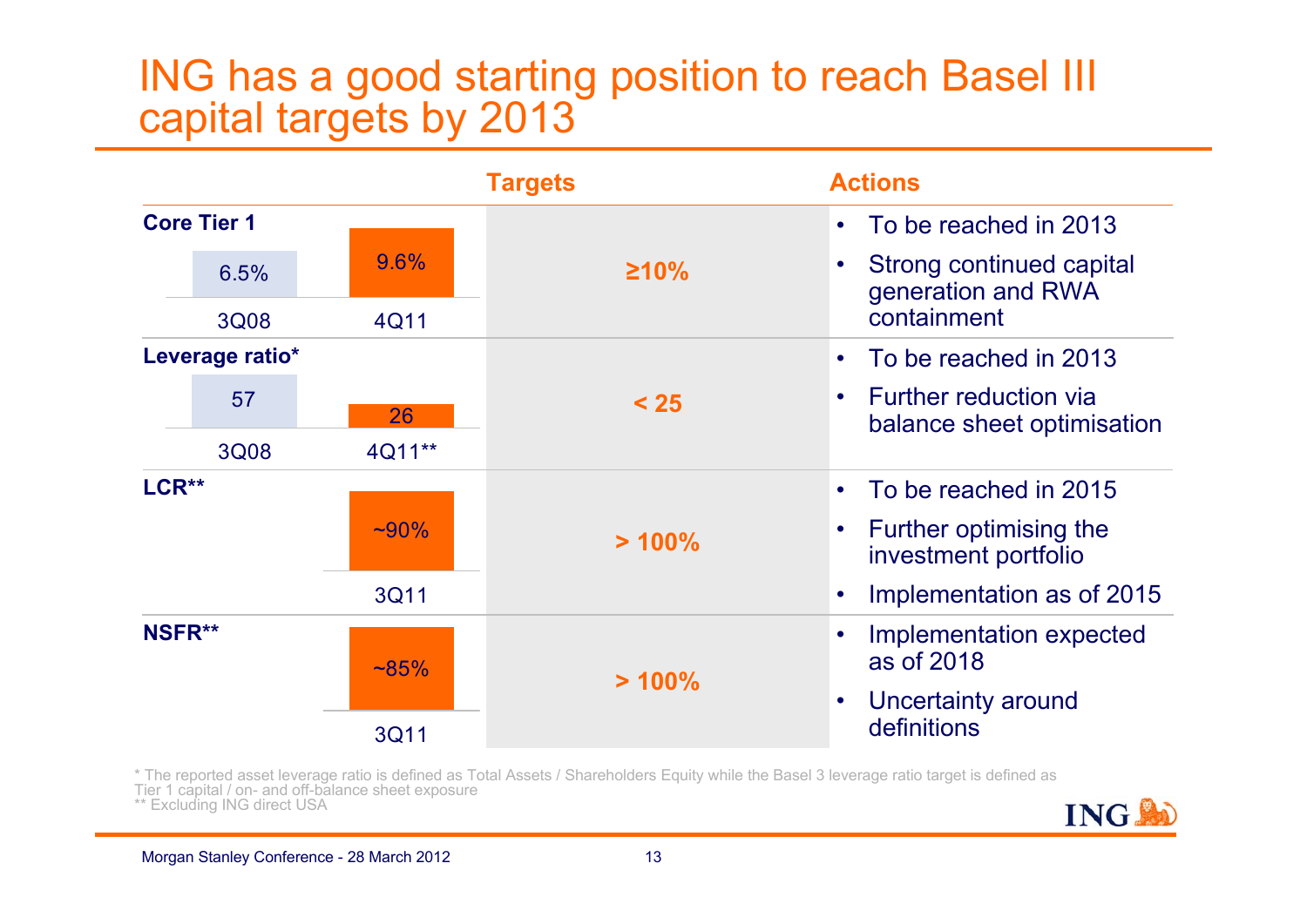### Core Tier 1 ratio target of >10% to be reached in 2013



#### **Strong focus on core Tier 1**

- •Strong earnings generation should enable ING to grow into Basel III targets before the end of 2013
- •A further review of non-core assets in the Bank may also accelerate repayment of the State
- •Dividend payments can be resumed post State repayment and restructuring

\* Estimated impact based on figures as of 30 September 2011 (source ING IR Day, 13 January 2012)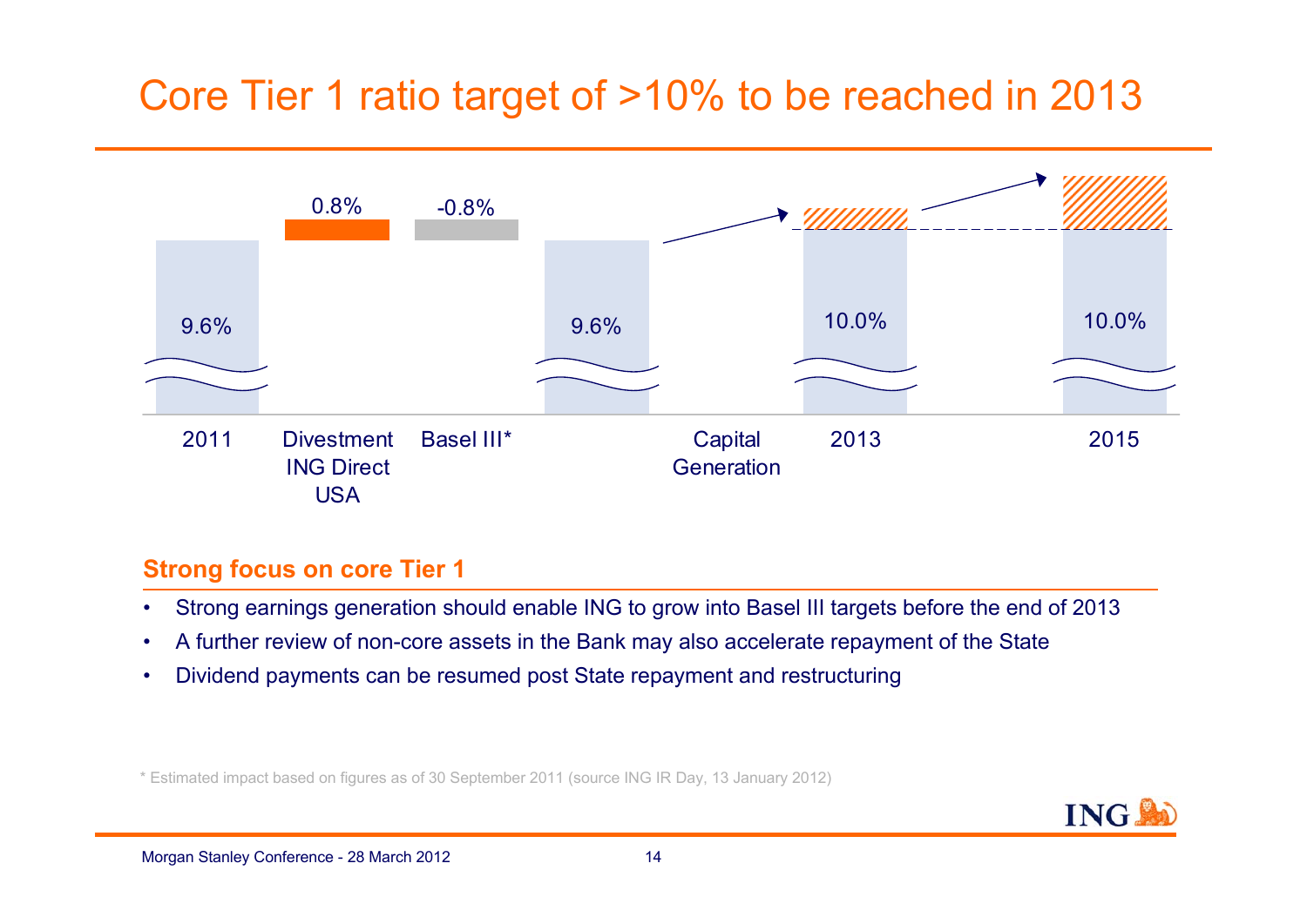### Basel III is a catalyst to manage our balance sheet more efficiently



- Regulatory changes will put pressure on earnings and returns
- We can offset part of the impact of Basel III by managing our balance sheet more efficiently

\* Pro-forma excluding ING Direct USA

\*\* Other includes among others asset/liabilities held for sale

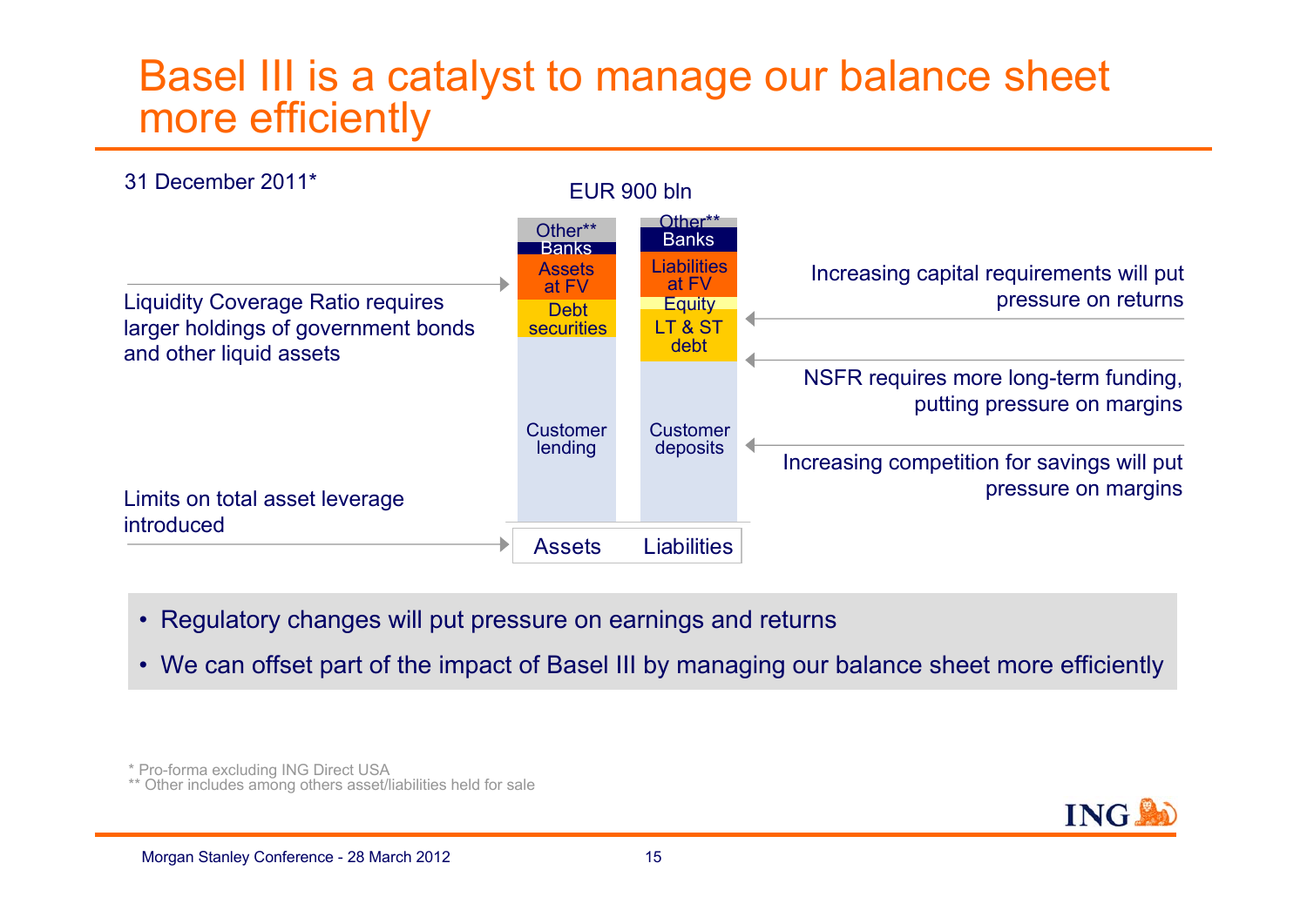### Balance sheet can be optimised geographically to improve efficiency

|                             | <b>Netherlands NV</b>                                                                                                 | <b>Belgium</b>         | <b>Germany</b>                                                   | <b>ING Direct*</b>                 |
|-----------------------------|-----------------------------------------------------------------------------------------------------------------------|------------------------|------------------------------------------------------------------|------------------------------------|
| <b>Funding</b>              | Funding gap due in<br>part to international<br>assets being booked<br>in Dutch NV                                     | <b>Funding surplus</b> | <b>Funding surplus</b>                                           | <b>Funding surplus</b>             |
| <b>Liquidity</b><br>(CRDII) | Long liquidity in<br>domestic bank<br>compensating for<br>shorter liquidity in<br>international banking<br>activities | Long liquidity         | Long liquidity                                                   | Long liquidity                     |
| <b>Capital</b>              | Adequate capital on<br>stand-alone basis                                                                              | Higher capital on      | Higher capital on<br>local statutory basis local statutory basis | Branches low;<br>Subsidiaries high |
| * Excluding Germany         |                                                                                                                       |                        |                                                                  |                                    |



**ING**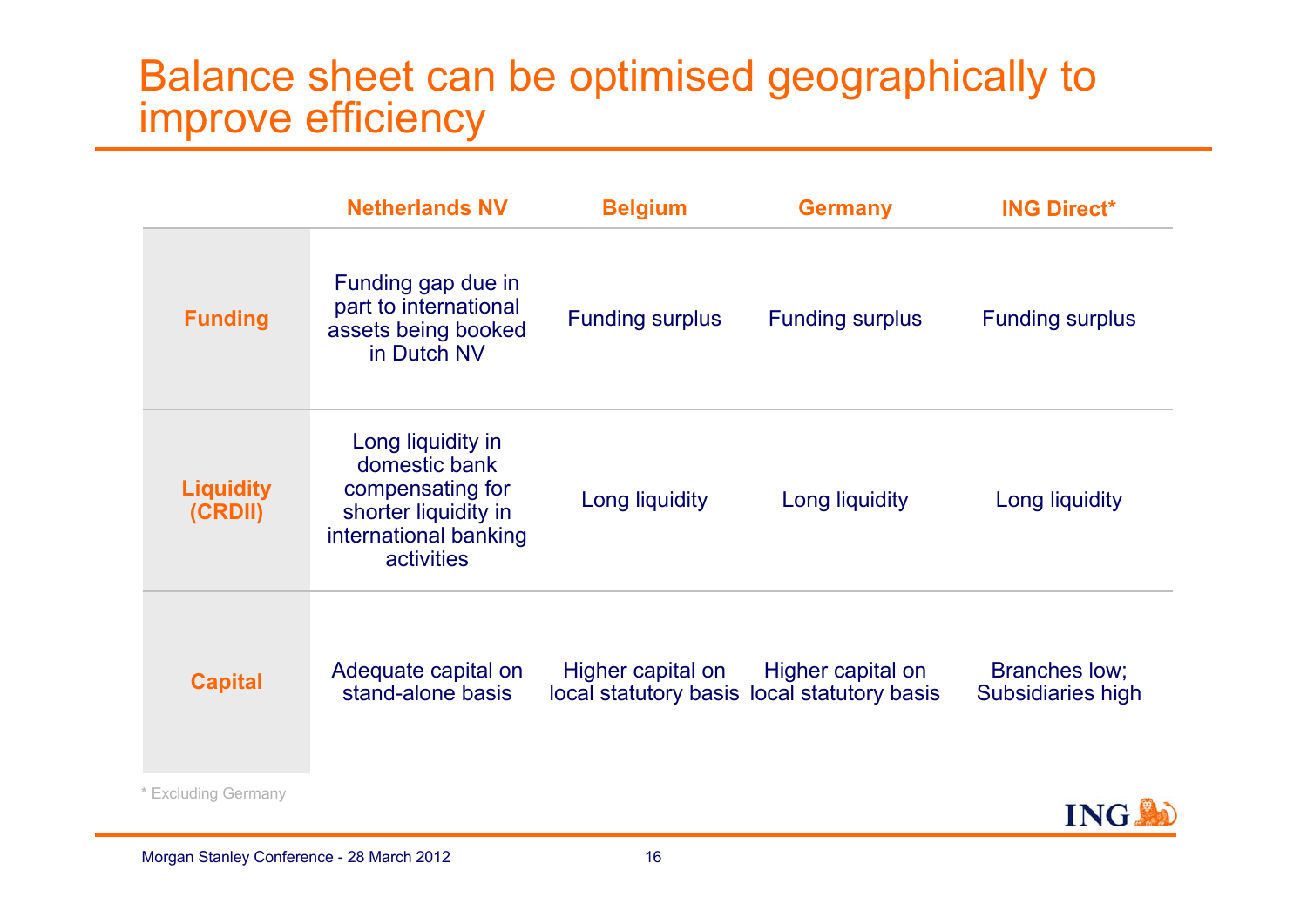### Optimisation will allow us to grow lending without growing the balance sheet



#### **Optimisation**

#### **Liabilities**

- Continue strong deposit growth
- Reduce short-term funding
- Conservative approach in long-term funding

#### **Assets**

- Replace low yielding assets with customer lending
- Transform investment book into liquidity portfolio
- Reduce (non strategic) trading assets

1 Pro-forma excluding ING Direct US

2 Including ING Direct USA

3 Based on underlying net results and IFRS equity

4 31 December 2011 asset leverage ratio is excluding ING Direct USA and defined as Total Assets / Shareholders Equity. The indicative 2015 Basel 3 leverage ratio is defined as Tier 1 capital / on- and off-balance sheet exposure

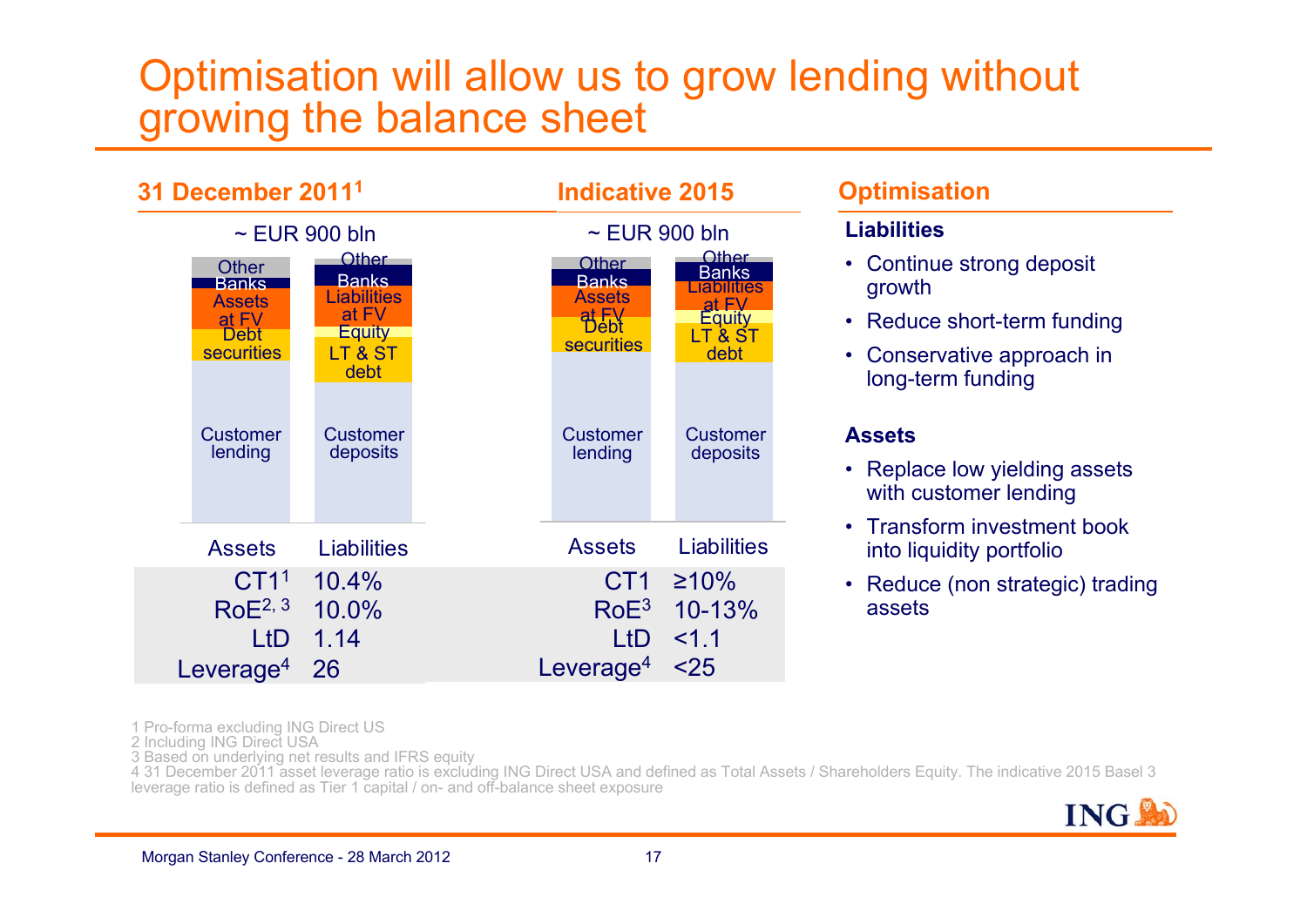### Key priorities for balance sheet optimisation

| <b>Continue</b><br>strong deposit<br>growth                               | • Continue strong deposit growth at ING Direct and Retail Banking units<br>Increase market share in corporate and mid-corporate deposits by investing to<br>$\bullet$<br>improve Payments & Cash Management offering                                                 |  |
|---------------------------------------------------------------------------|----------------------------------------------------------------------------------------------------------------------------------------------------------------------------------------------------------------------------------------------------------------------|--|
| <b>Reduce</b><br>short-term<br>funding                                    | • Structurally reduce use of short-term professional funding<br>• Continue to increase and term out long-term funding as market conditions permit<br>Maintain diversified funding mix and conservative maturity ladder                                               |  |
| <b>Replace</b><br>low-yielding<br>assets with<br>customer lending         | • Reduce non-strategic trading assets to make room for growth in customer lending<br>• Evolve customer loan book towards higher-return businesses while keeping low<br>risk profile<br>Prudently re-price lending to reflect the higher cost of capital<br>$\bullet$ |  |
| <b>Transform</b><br><b>investment book</b><br>into liquidity<br>portfolio | • Maintain investment portfolio only as required for liquidity purposes<br>• Further shift to high-quality liquid assets driven by favourable maturity profile                                                                                                       |  |
| <b>Balance sheet</b><br>integration                                       | Eliminate cross-border inefficiencies by creating self-sustainable balance sheets<br>which are locally funded<br>Income diversification enabling a more competitive offering for retail liabilities<br>$\bullet$                                                     |  |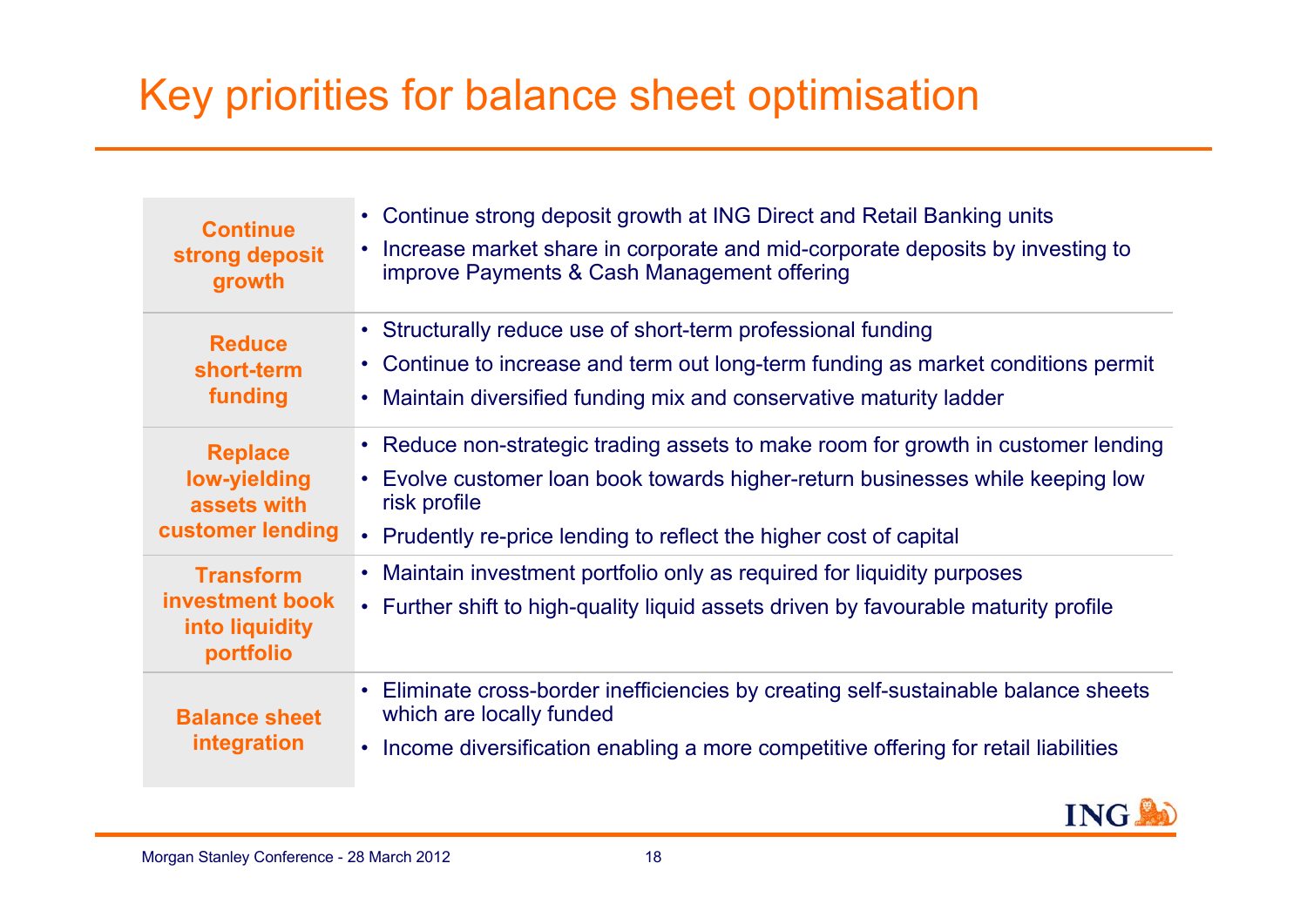### Reduction of short-term funding



#### **Lowering amounts due to banks**



#### **Short-term debt in issue**

- Short-term funding partly opportunistically used for short-term assets
- Reliance on short-term funding is modest in relation to size and duration of total balance sheet (~5%) and versus EUR 155 bln eligible assets\*
- Both short-term assets and short-term funding will be reduced as we optimise our balance sheet:
	- Reduction of opportunistic trading opportunities
	- Further increase of client deposits and longterm debt issuance

#### **Amounts due to banks**

- ING Bank is seen as a safe haven and strong credit, which is why other Financial Institutions deposited money with ING
- The excess versus EUR 45 bln 'Amounts due from banks' was largely placed with Central Banks
- Exposure will be reduced to optimise the balance sheet and reduce leverage

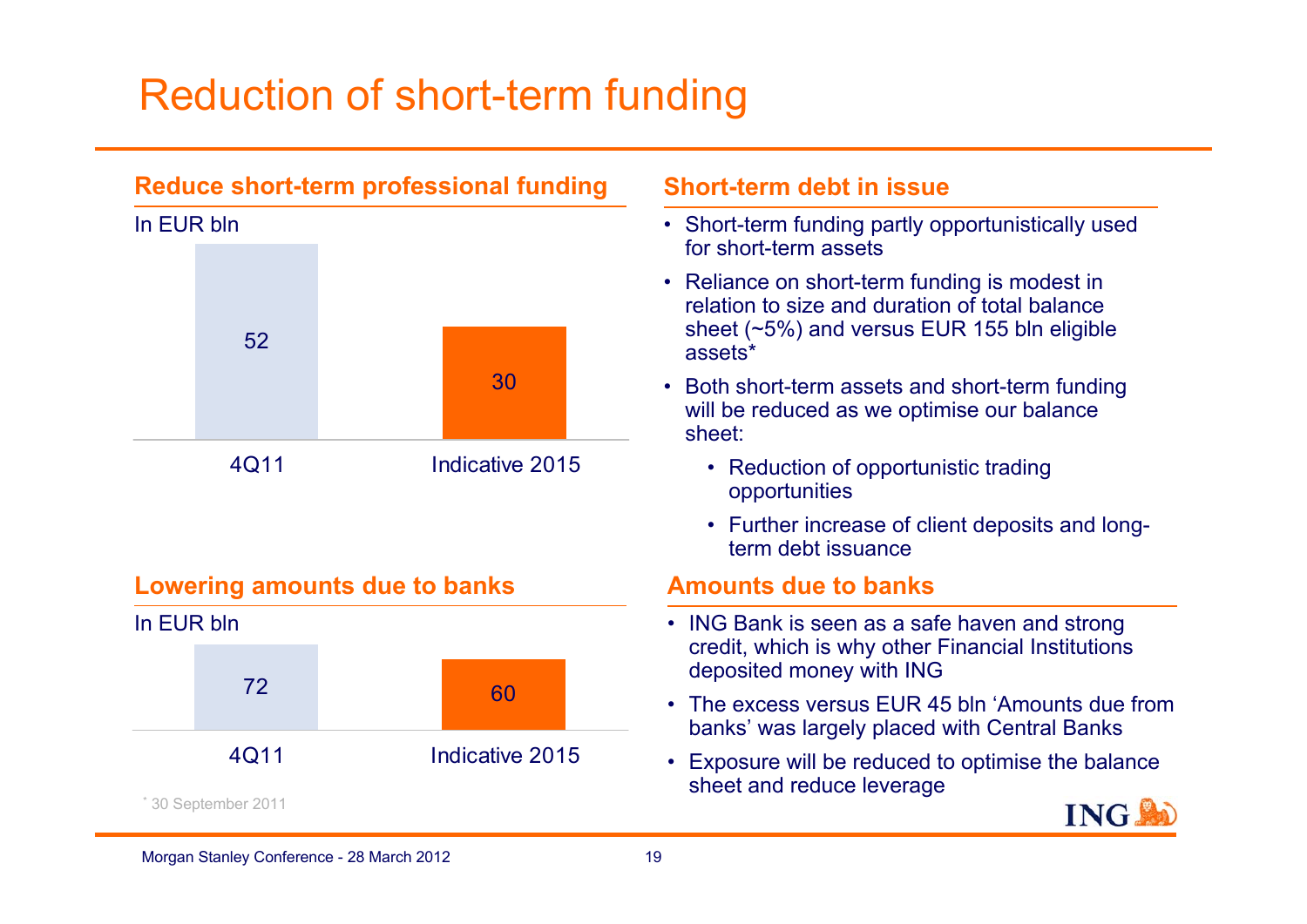### …and increase long-term funding as market conditions permit

#### **Long-term funding increase reflects conservative approach**

|                                 | EUR 97 bln<br>18 | $\sim$ EUR 105 bln<br>15               |  |
|---------------------------------|------------------|----------------------------------------|--|
|                                 | 79               | 90                                     |  |
| 4Q11<br>Long-term debt in issue |                  | Indicative 2015<br>■ Subordinated debt |  |

#### **Limiting refinancing needs (EUR mln)**

#### **Maintaining a diversified funding mix and conservative maturity ladder**

- ING Bank partly pre-financed 2012 funding needs by issuing EUR 23 bln in 2011 versus EUR 10.7 bln maturing in full-year 2011
- • ING Bank has EUR 18.2 bln of debt with tenor longer than 1 year maturing in 2012\*
- Year-to-date, ING Bank has already successfully issued EUR 7.2 bln

**ING** 



\* Year-to-date, EUR 9 bln of debt has matured. The remaining amount maturing in 2012 is EUR 9 bln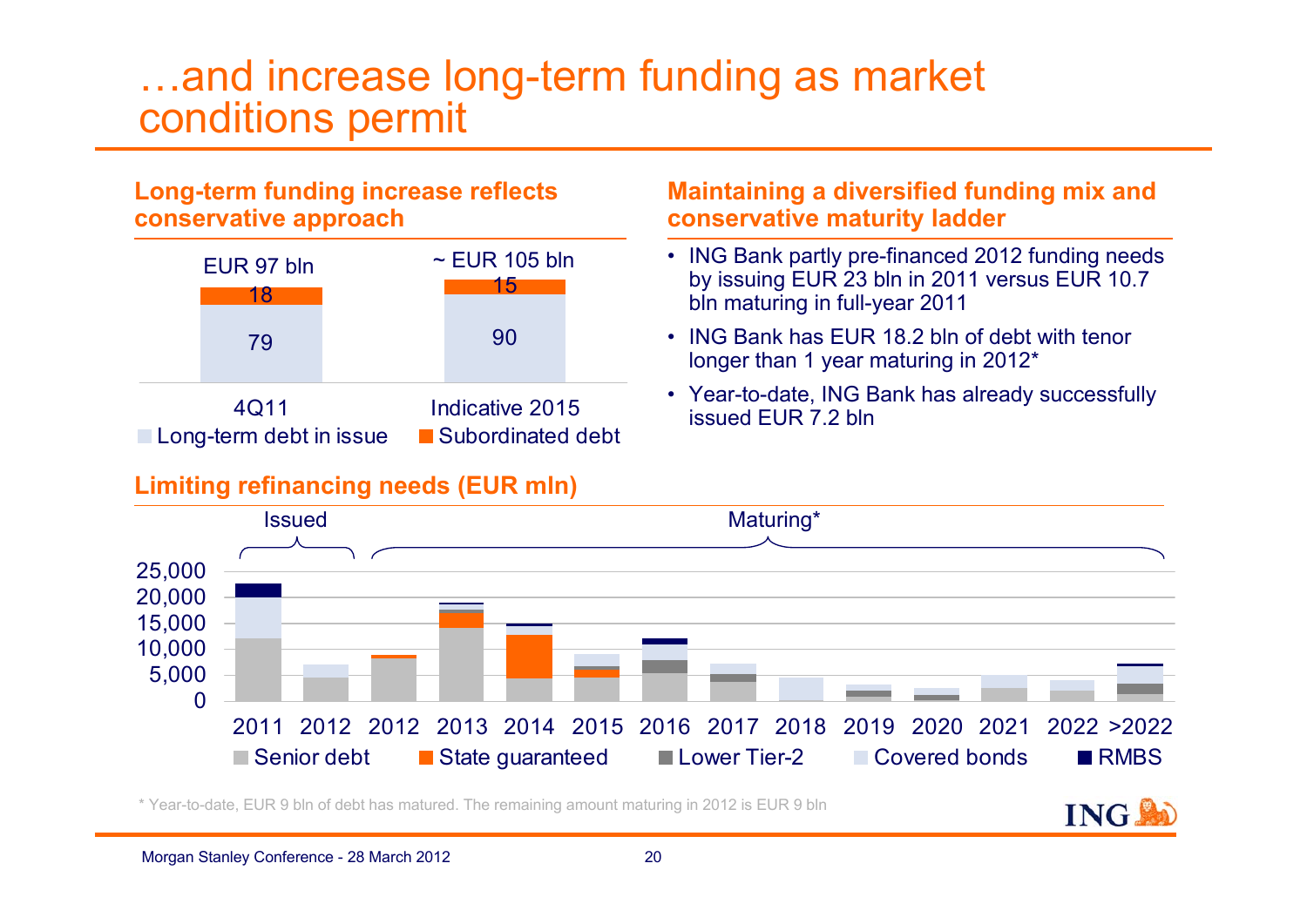### Reduce non-strategic assets



#### **Reduce repo exposure**

- Focus on client-driven business
- Lowering exposure to professional markets by reducing repo intermediation
- Impacts both assets and liabilities

#### **Reduce derivative exposure**

- Regulatory changes impose a stricter capital regime for CVA under Basel III
- Product re-design can help mitigate the adverse impact which will result in lower use of derivatives
- Interest rates expected to increase post-crisis in the coming years to 2015 (more normalised circumstances), which will reduce the market value of the derivatives
- Impacts both assets and liabilities

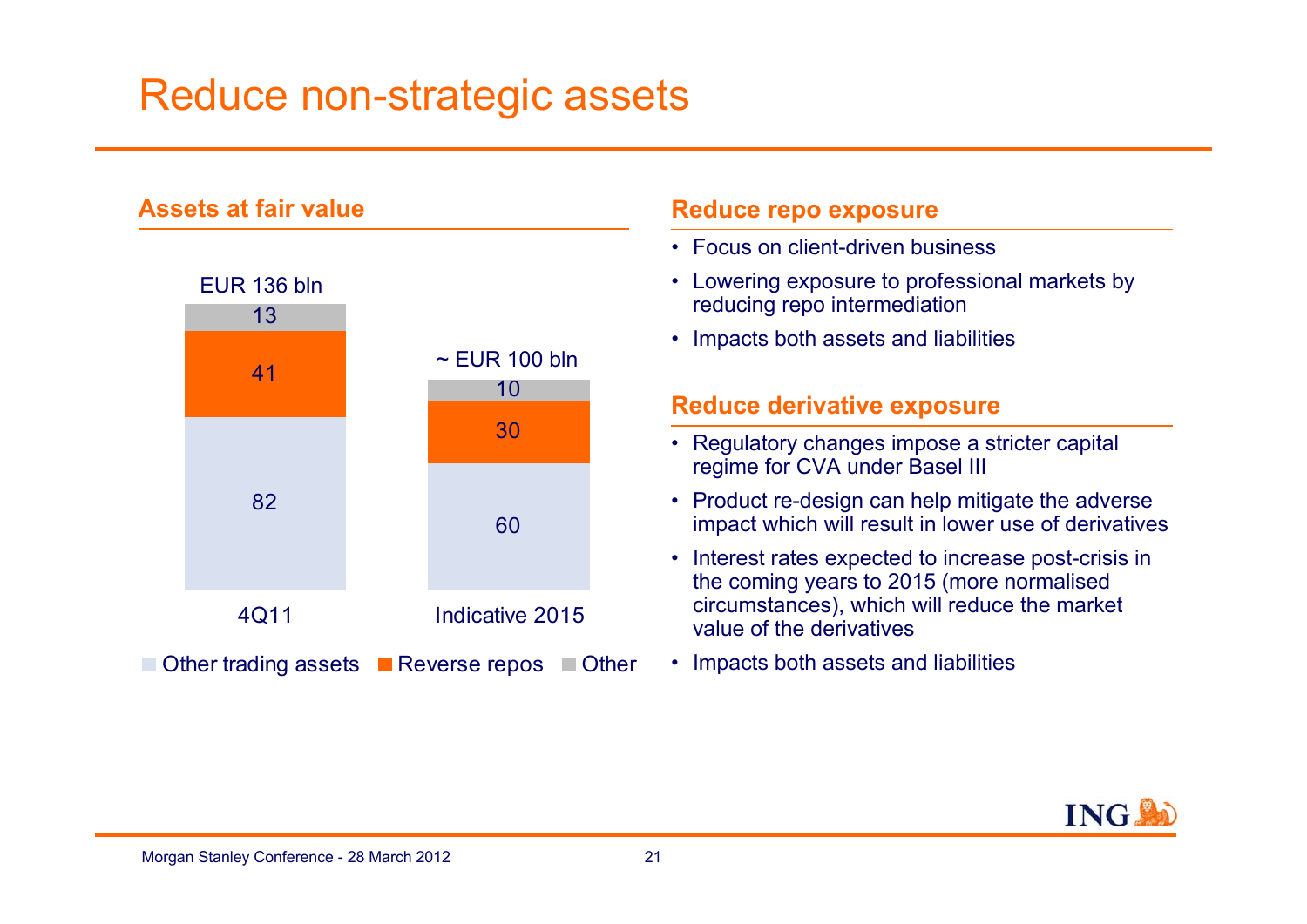### Transforming the investment book into a liquidity portfolio

#### **Investment portfolio to be maintained for liquidity purposes only**



#### **NIM not significantly affected while liquidity values improve**

- NIM preserved due to low historical credit spread
- EUR 68 bln will mature before 2016
- Re-investments in liquid assets deliver higher liquidity value

#### **Investment portfolio actively transformed**

- Proceeds used to:
	- Fund client business
	- Redeem wholesale funding
	- Re-invest in covered bonds

#### **Pro-actively reduced periphery sovereign exposure and ABS**

- EUR 4 bln GIIPS sovereign sold in 2011
- EUR 4 bln ABS matured in 2011
- EUR 0.6 bln ABS sold, preventing EUR 2.5 bln RWA migration

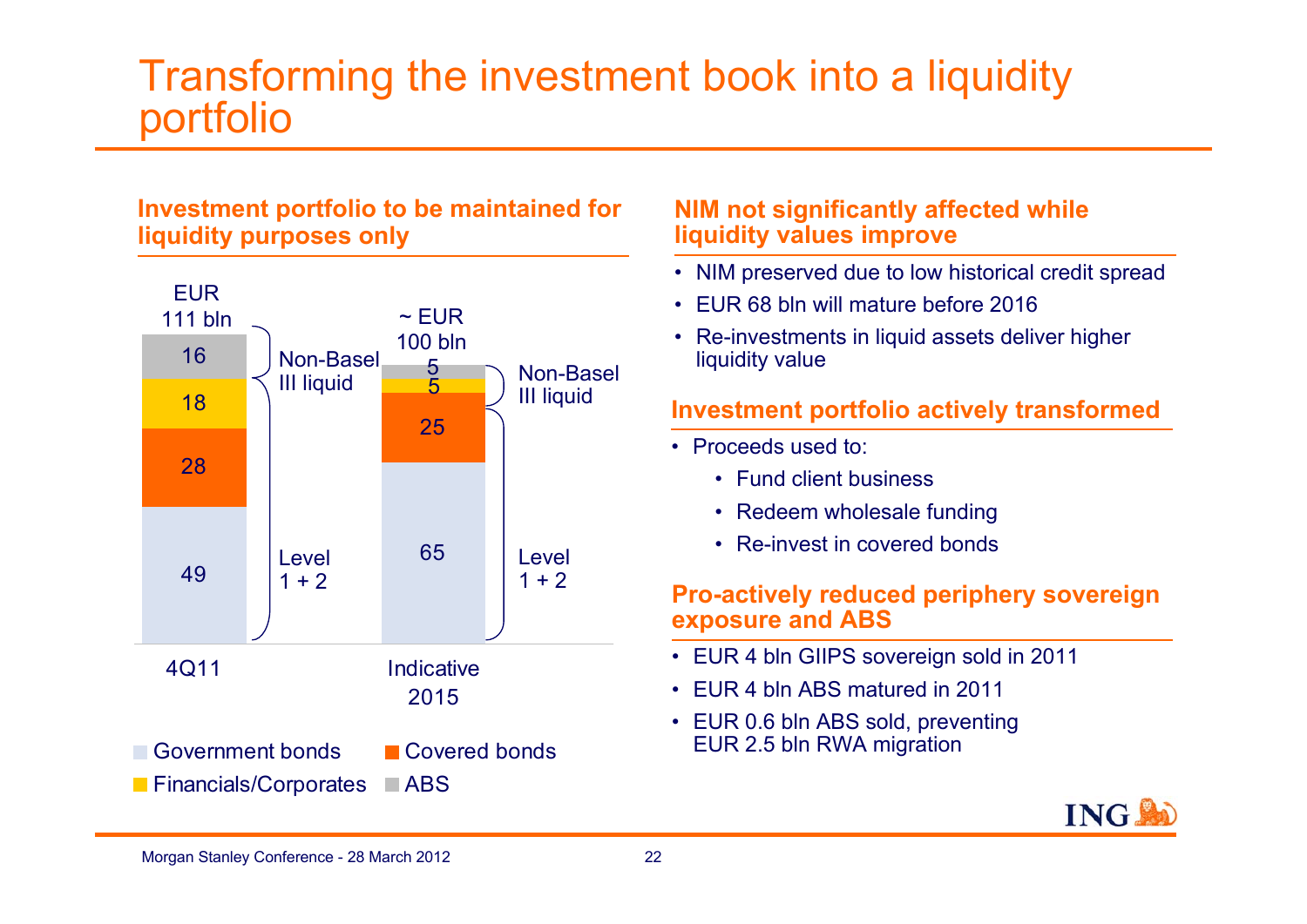### Grow customer lending



#### **Selective shift to higher-yielding assets**

- Balance sheet optimisation will allow us to continue to support our customers and grow our loan portfolio without growing the balance sheet
- Targeting growth in long-term assets at shorter durations
- Mortgages:
	- Mainly grow in our home markets
	- Divestment of WestlandUtrecht Bank should reduce mortgage portfolio of ING Bank
- Focus on growing in key market and product positions with high return businesses and attractive risk / reward characteristics such as Structured Finance
- Continue growth in SME and mid-corporate markets by leveraging our international network

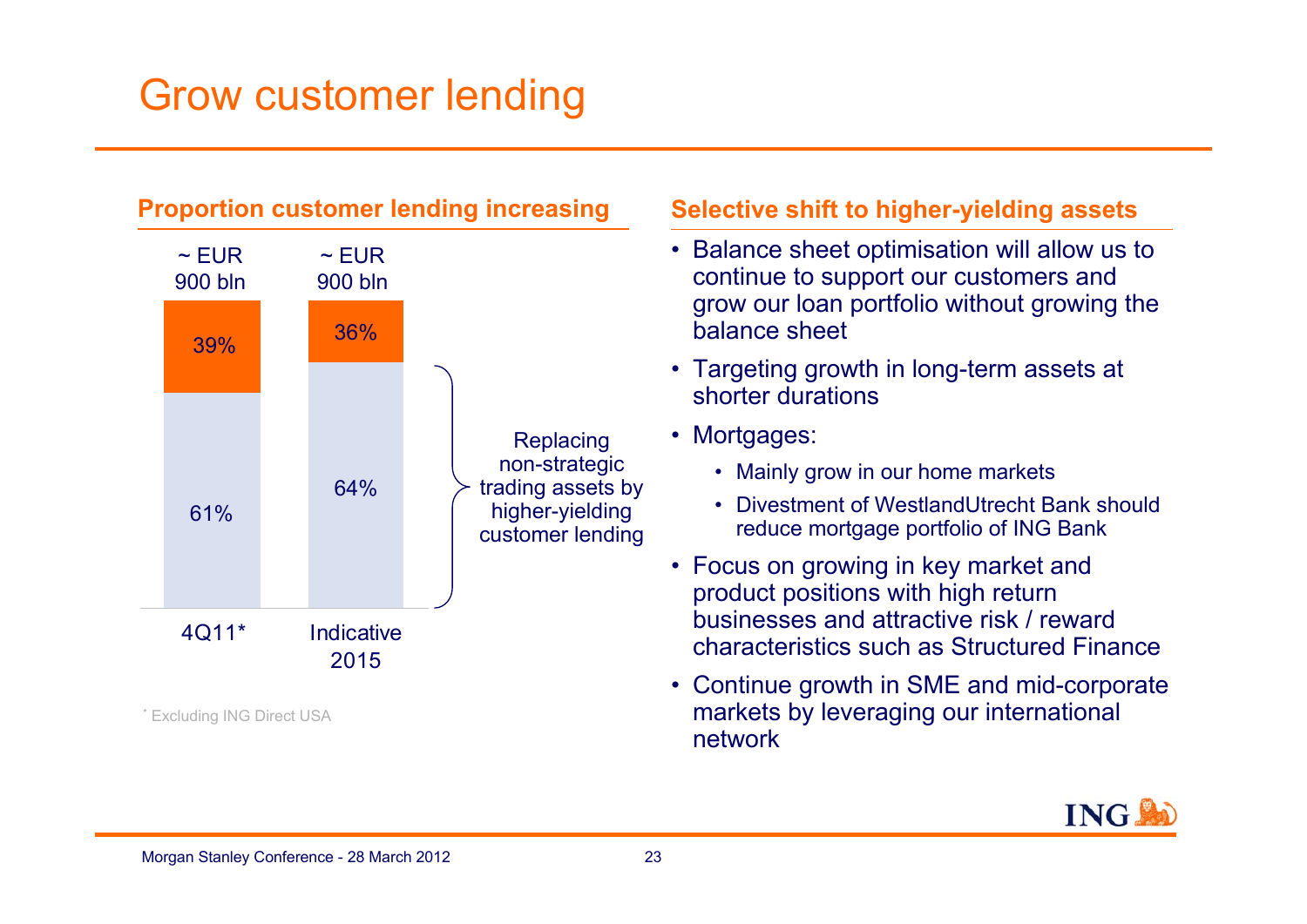### Balance sheet integration to result in higher return

#### **Balance sheet integration**

- •Align capital, assets and liabilities
- • Reducing low-yielding investments with ownoriginated assets to optimise returns
- • Balanced growth in Commercial Banking assets via organic growth and selected portfolio transfers

#### **Eliminate cross-border inefficiencies**

- • Asset and liability generation to create locally sustainable balance sheets
- • Income diversification enables more competitive offering for retail liabilities
- • Diversified income drivers offering the full Retail and Commercial Banking product range



#### **Assets Liabilities**

- • Balance sheet integration initiatives have delivered EUR 23 bln and a further EUR 30 bln targeted
- • An optimised balance sheet should result in a higher return on assets
- • Within regulatory constraints

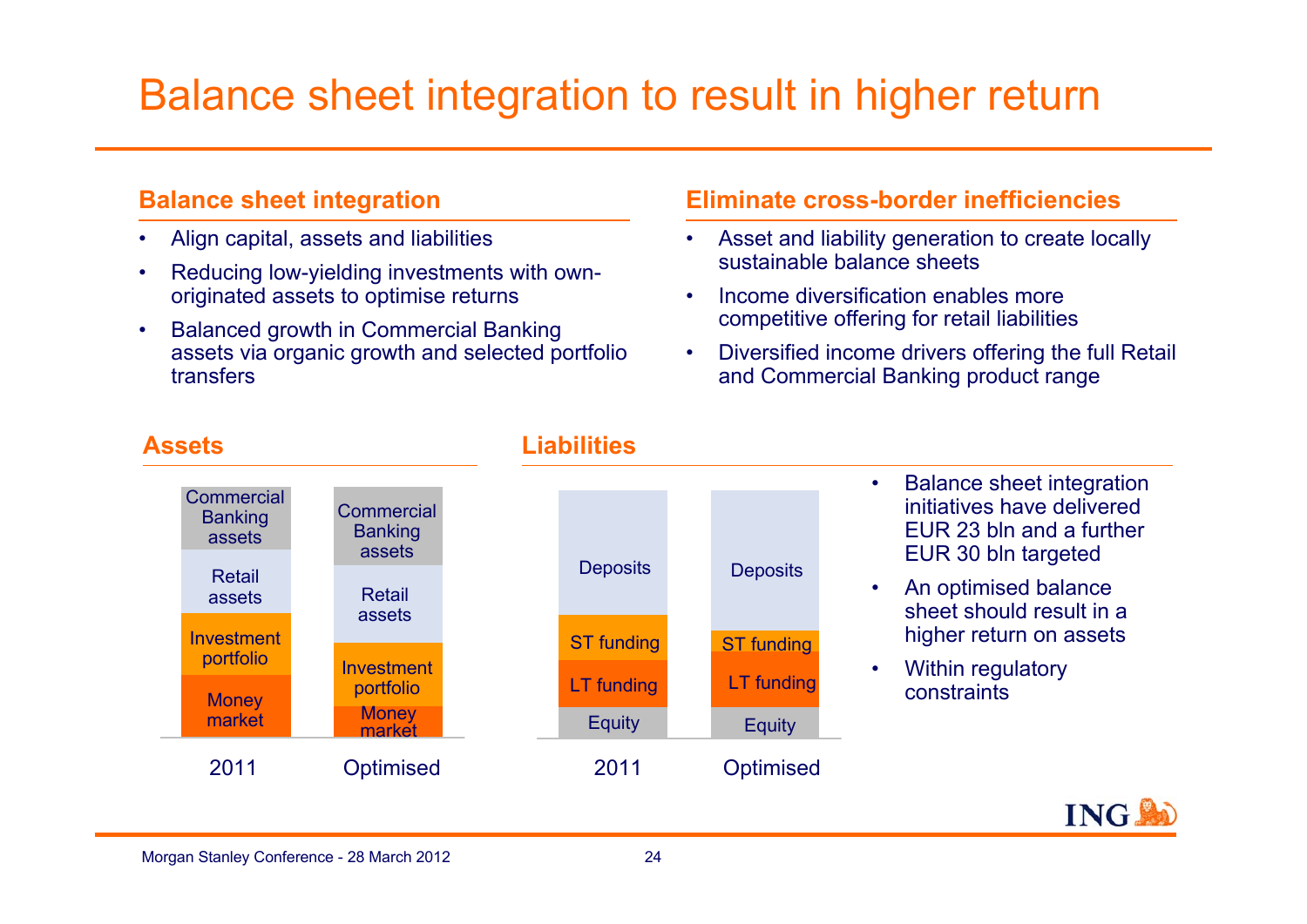## Ambition 2015

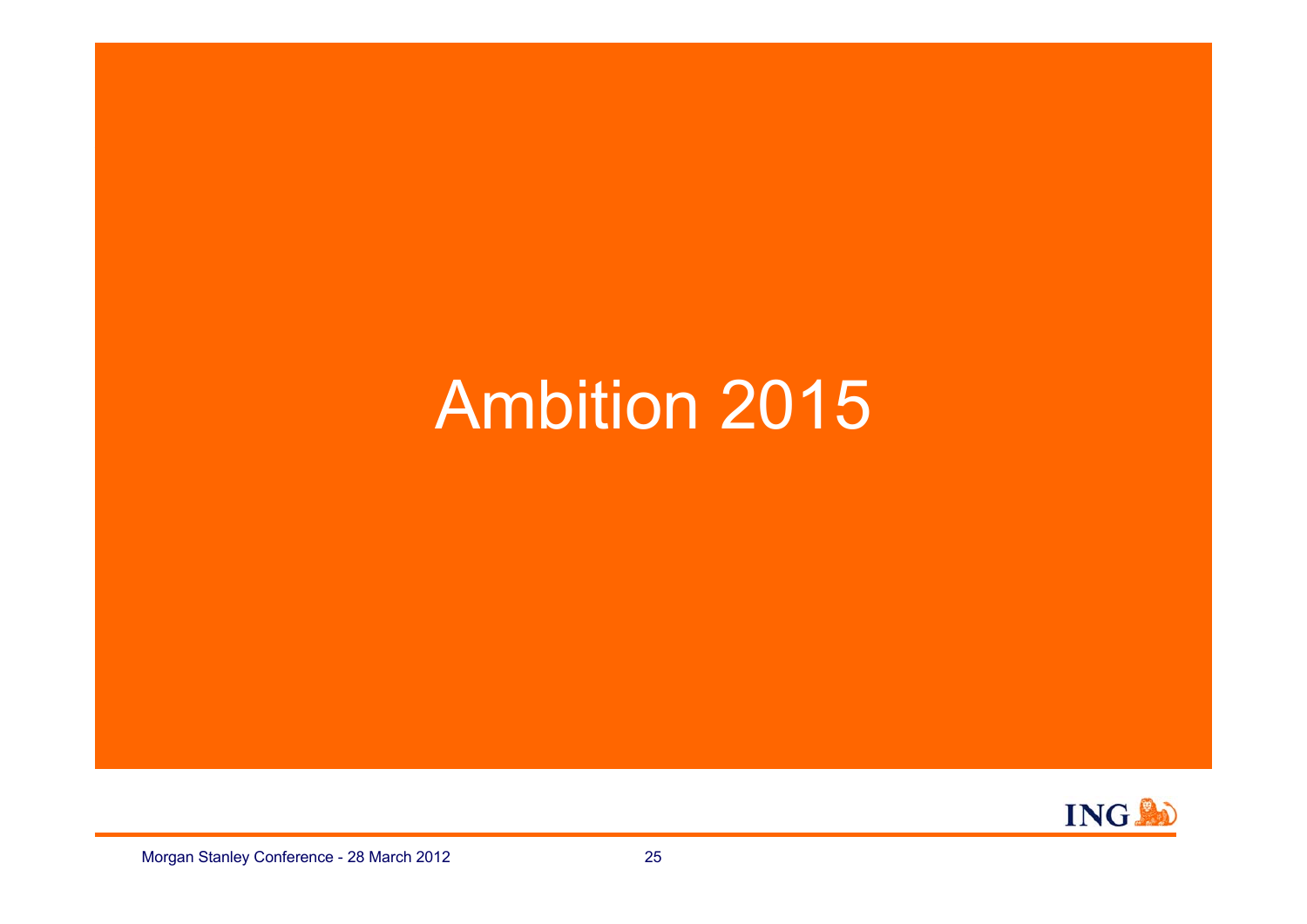### An optimised balance sheet should result in an attractive ROE of 10-13% under Basel III



**ING**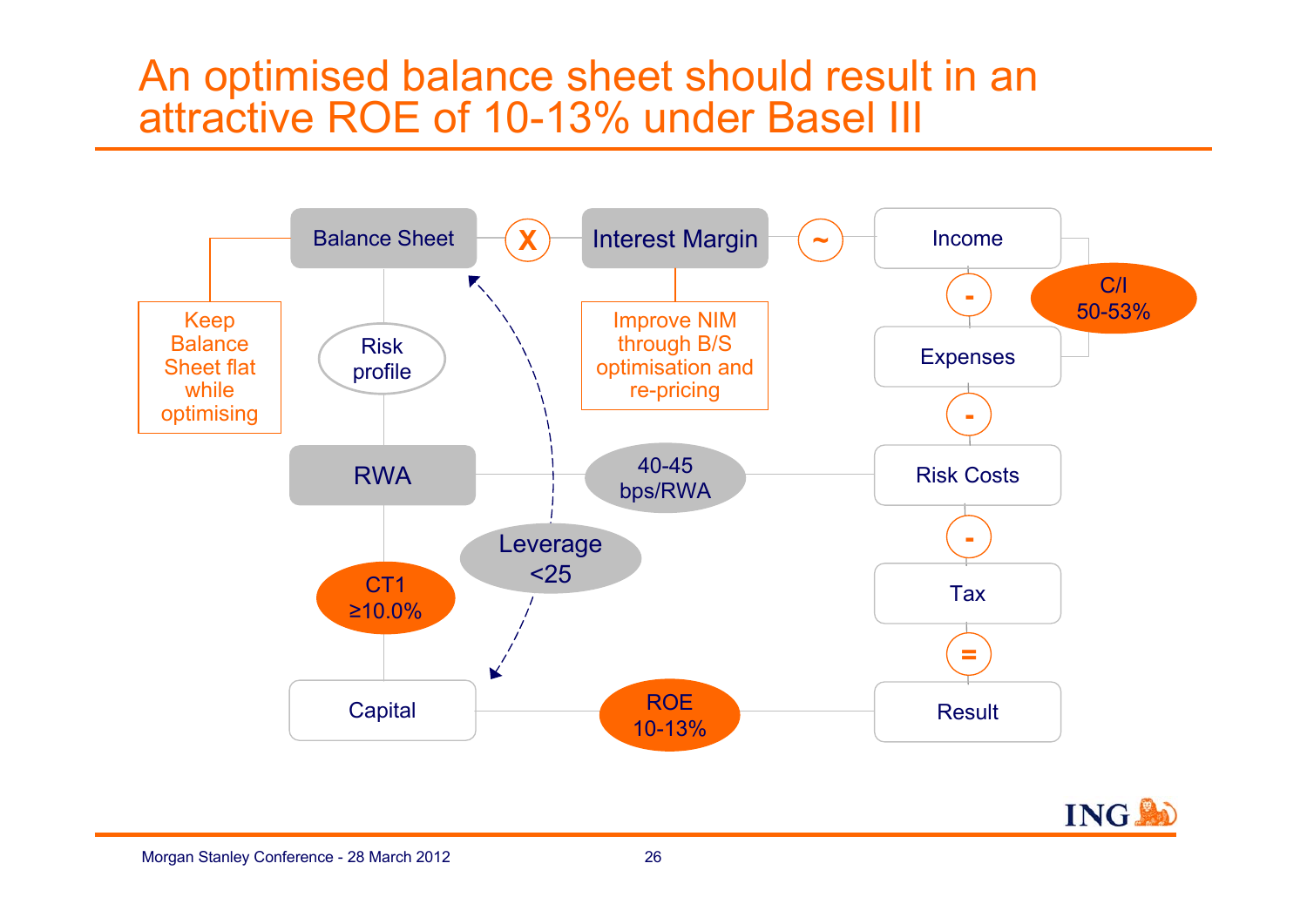## Repricing and deleveraging are supportive for NIM

#### **Replacing low yielding trading assets with higher yielding customer lending**

- Historically, repos and derivatives are generating 2-3 bps of net interest income
- Replacing (part of) these activities with customer lending will result in an estimated 6 bps net interest margin uplift

#### **Other positive factors**

- The investment book was largely built up in years where yields were low  $($   $\sim$  11 bps on average)
- Replacing these assets will result in a comparable spread and higher liquidity values
- Higher retained earnings to meet higher capital requirements will earn an additional margin

#### **Re-pricing mostly in business lending**

- Pricing discipline (centralised pricing model) for new production and existing portfolio
- Review of non-core (low returning) client relations
- In Structured Finance, pricing is increasing again since June 2011

#### **Run-off loan book (by contractual maturity)**



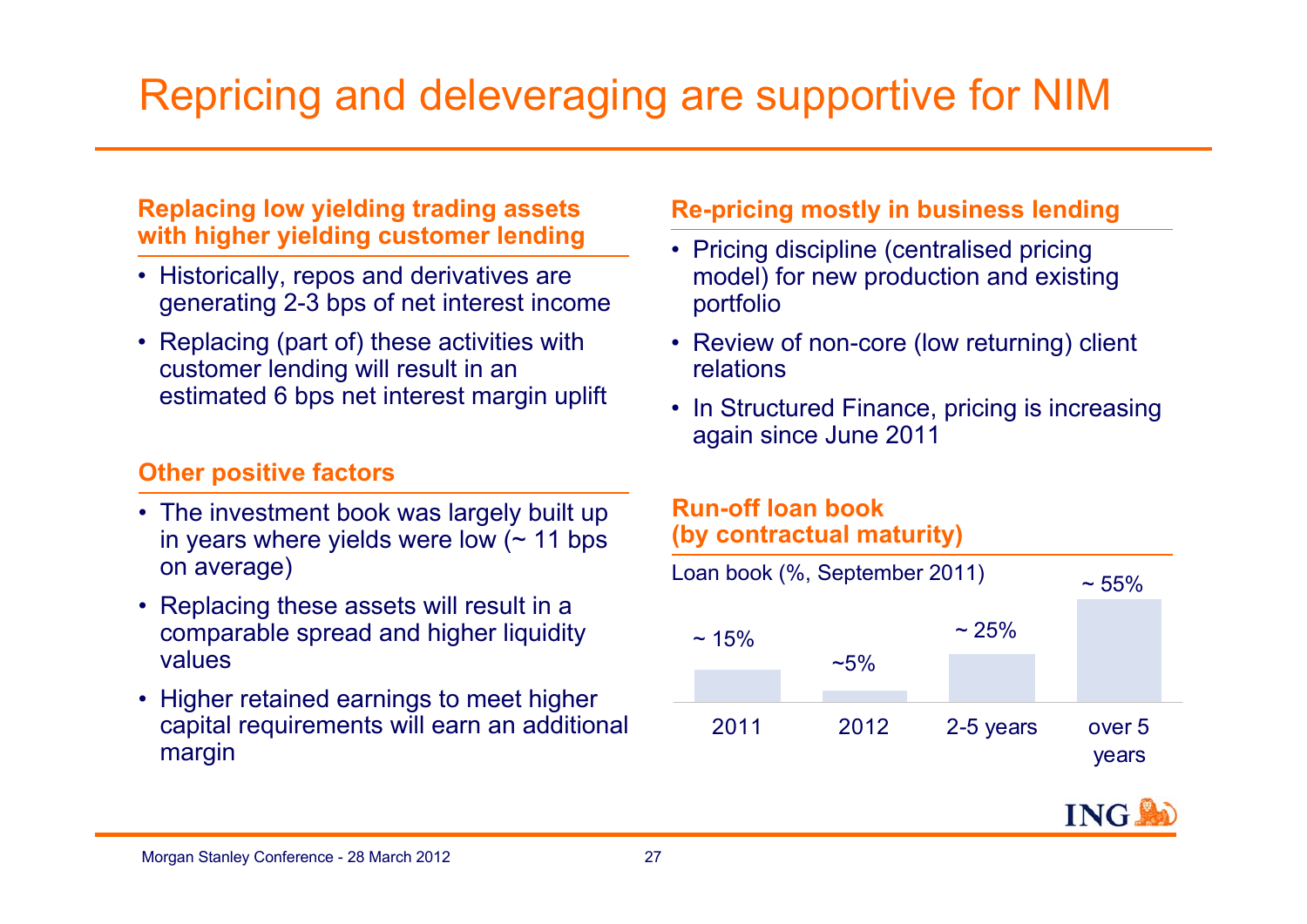### …and will continue to focus on costs to reach a cost/income ratio of 50-53% by 2015

#### **Underlying operating expenses**



#### **…but structural improvements are needed to reach long-term cost target**

- •We are striving to offset rising costs to reach a cost/income ratio of 50-53% by 2015
- •Cost reduction plans recently announced in the Netherlands will deliver EUR 300 mln in annual savings
- •Procurement initiatives are expected to save EUR 300 mln per year by 2015
- • Further structural efficiency improvements in processes and investments in IT will be needed to reach the long-term cost/income ratio target of 50%

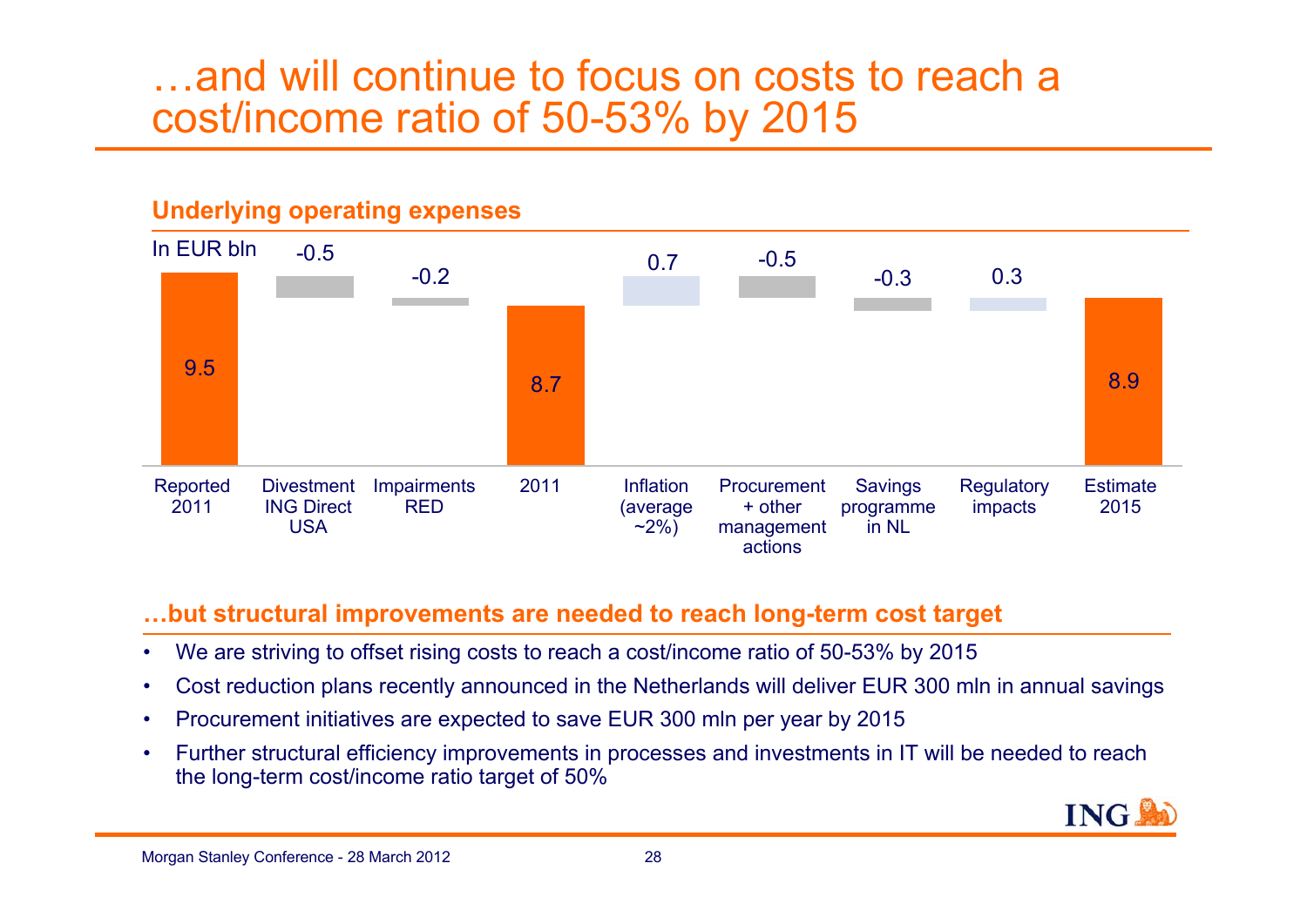### An optimised balance sheet would have higher earnings and less leverage

| <b>Assets</b>      | • Balance sheet to remain stable                               |  |
|--------------------|----------------------------------------------------------------|--|
| <b>NIM/assets</b>  | • Re-pricing and deleveraging to support NIM to 140-145 bps    |  |
| C/I                | • Cost/income ratio to decline to 50-53% in 2015               |  |
| <b>Core Tier 1</b> | • At least $\geq 10\%$ in 2013                                 |  |
| $RoE^*$            | • Return on Equity to be in the range of 10-13% over the cycle |  |
| <b>LtD</b>         | • Loan to Deposit ratio to decline to below 1.10               |  |
| <b>LCR</b>         | • Liquidity coverage ratio to move >100% in 2015               |  |
| Leverage           | • Leverage to decline below 25                                 |  |

\* Based on IFRS equity